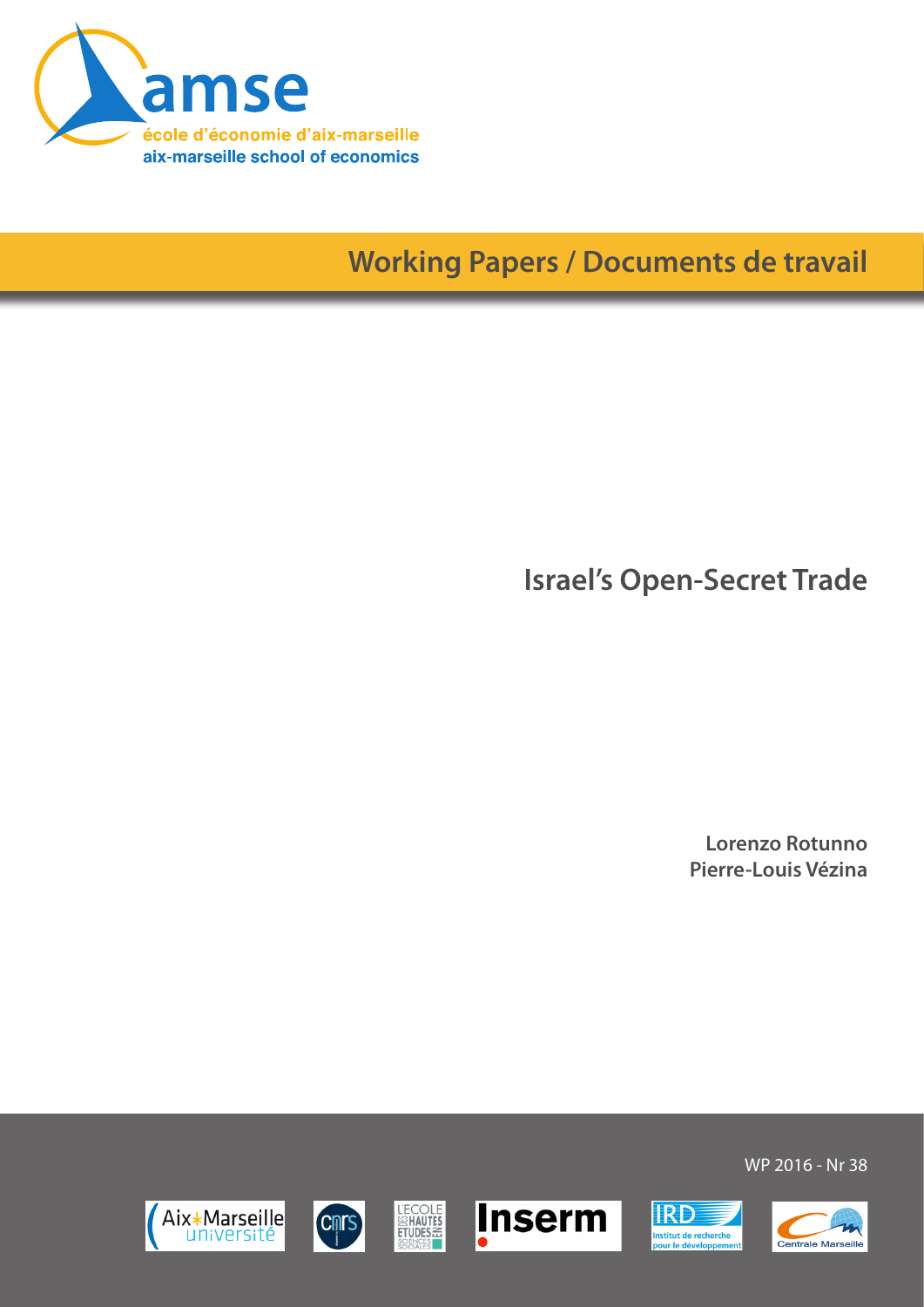## Israel's open-secret trade

Lorenzo Rotunno<sup>∗</sup> Pierre-Louis Vézina<sup>†</sup>

October 19, 2016

#### Abstract

This paper uncovers and quantifies Israel's exports to countries that ban trade with Israel. Israel exported a total of \$6.4 billion worth of merchandise to boycott countries between 1962 and 2012, and most of this trade is illicit, i.e. not recorded by the importers. We find that electronic exports to Malaysia account for the lion's share of this trade but it also includes a wide array of products from footwear to fruit and vegetables. Our estimates suggest Israel's exports to these countries would be 10 times larger without the boycott. On top of providing further evidence on the unintended consequences of unilateral trade bans, this paper provides a case study on the role of politics in international trade.

JEL CODES: F13, O17 Key Words: trade policy, Israel, illegal trade.

<sup>∗</sup>Aix-Marseille University (Aix-Marseille School of Economics), CNRS & EHESS. Email: lorenzo.rotunno@univ-amu.fr

<sup>†</sup>King's College London. Email: pierre-louis.vezina@kcl.ac.uk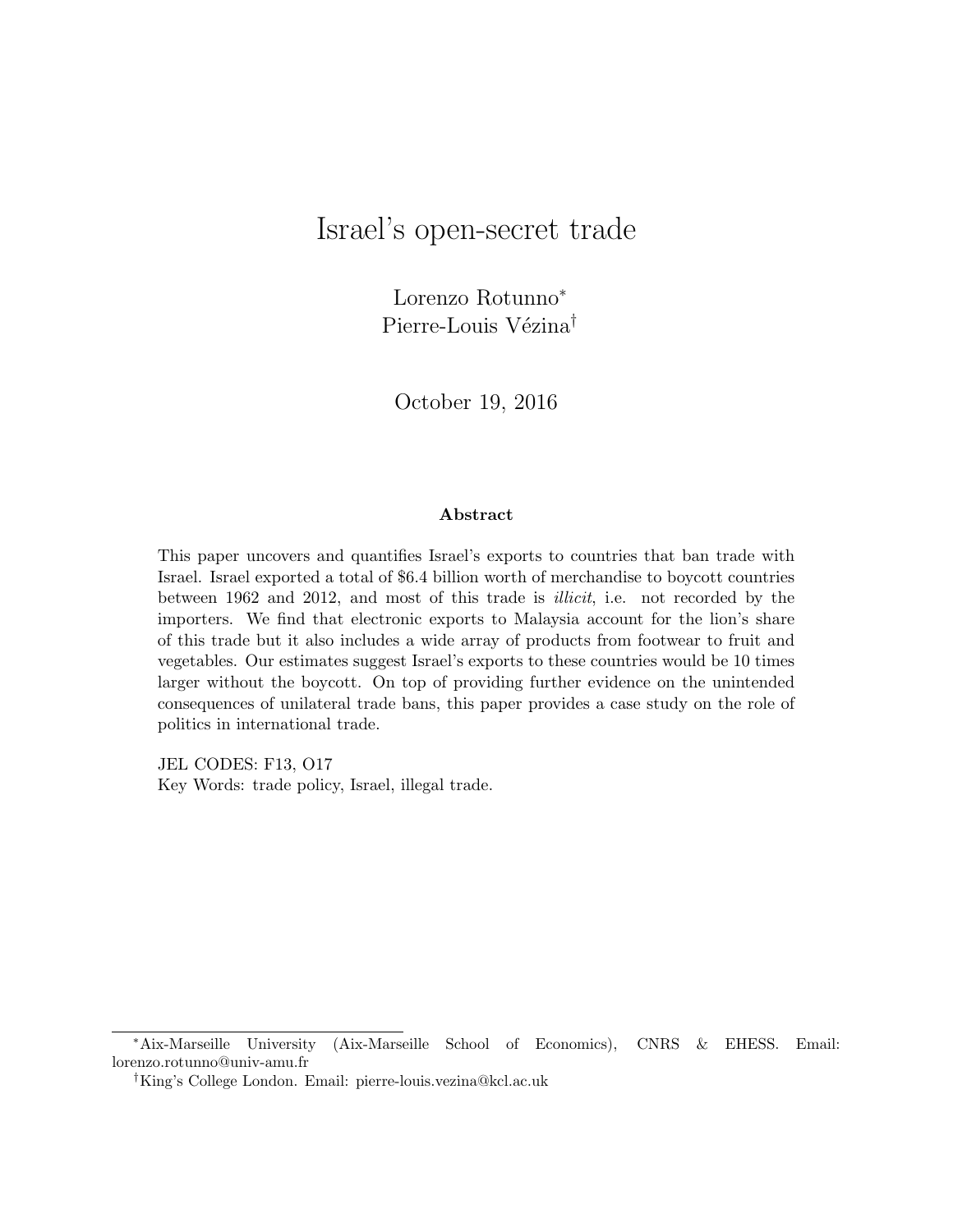#### 1 INTRODUCTION

Economists have recently paid much attention to the role of politics in international trade. [Umana Dajud](#page-25-0) [\(2013\)](#page-25-0) showed that political distance, i.e. the correlation between countries' voting behavior at the United Nations' General Assembly, has a negative impact on bilateral trade; [Michaels and Zhi](#page-24-0) [\(2010\)](#page-24-0) showed that when France and the US disagreed over war in Iraq at the UN, their bilateral trade fell; [Fuchs and Klann](#page-23-0) [\(2013\)](#page-23-0) showed that countries officially receiving the Dalai Lama at the highest political level see their exports to China fall; and [Fisman et al.](#page-23-1) [\(2014\)](#page-23-1) that the stock prices of Japanese companies with high China exposure suffer when Sino-Japanese relations suddenly deteriorate, as during the Senkaku Island dispute. [Heilmann](#page-24-1) [\(2016\)](#page-24-1) showed that consumer boycotts resulting from political events, such as the boycott of Danish goods by Muslim countries following the publication of a Muhammad comic in 2005, have strong negative effects on bilateral trade.

One country's whose trade is particularly affected by international politics is Israel. According to the [Israel Ministry of Foreign Affairs,](http://www.mfa.gov.il/mfa/abouttheministry/pages/israel-s%20diplomatic%20missions%20abroad.aspx) it has diplomatic ties only with 158 out of 192 UN member states. The Arab League, i.e. 22 Middle Eastern and African countries, has maintained a boycott of Israeli companies and goods since the founding of Israel in  $1948<sup>1</sup>$  $1948<sup>1</sup>$ . The boycott prohibits citizens from buying from, selling to, or entering into a business contract with either the Israeli government or an Israeli citizen. It is not limited

<span id="page-2-0"></span><sup>1</sup>The Arab League Boycott can be traced back to the Intercommunal conflict in Mandatory Palestine when Arab leaders sought to ban products of Jewish industry in Palestine to deter Jewish immigration to the region. The first formal declaration of boycott was issued in 1945. It stated that "Products of Palestinian Jews are to be considered undesirable in Arab countries. They should be prohibited and refused as long as their production in Palestine might lead to the realization of Zionist political aim" [\(Losman,](#page-24-2) [1972\)](#page-24-2).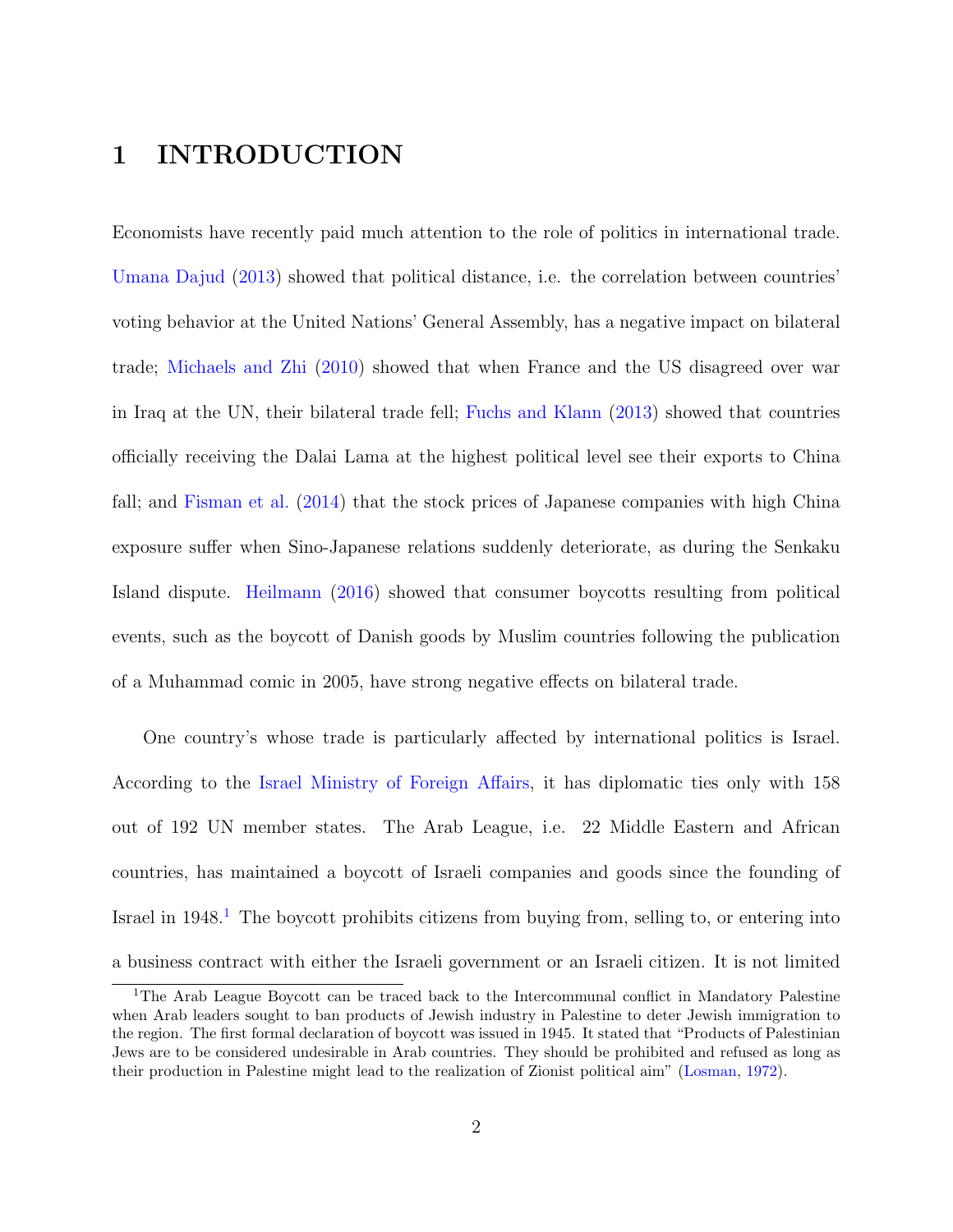to Arab League since four Latin-American countries have cut trade ties with Israel due to governments' political leaning or after conflicts such as the June [2](#page-3-0)010 Gaza flotilla raid.<sup>2,[3](#page-3-1)</sup>

In theory, the boycott should make trade between Israel and boycott countries nonexistent. Unlike the consumer boycotts examined by [Heilmann](#page-24-1) [\(2016\)](#page-24-1), the Arab League Boycott is an official government policy. According to [Adelman](#page-23-2) [\(2008\)](#page-23-2) the boycott has been enforced though instruments such as customs legislation requiring strict certificates of origin, ship regulations, a blacklist of companies, as well as prison sentences for offending businessmen. According to the Jerusalem Post (2006) the Office of the Arab Boycott, based in Damascus, had a blacklist of 8,500 companies that were dealing with Israeli companies or trading at the Haifa port. Yet its asymmetry, i.e. Israel being open to trade with boycott countries<sup>[4](#page-3-2)</sup>, and its geography, i.e. Israel being nearby many boycott countries, make it hard to enforce it completely. Moreover enthusiasm for the boycott and its enforcement have varied over the years. While support decreased with the Oslo peace process in the 1990s, it regained strength during the Second Intifada in the early 2000s after the failure of the Camp David

<span id="page-3-0"></span><sup>&</sup>lt;sup>2</sup>In 1973 during the Yom Kippur War Cuba was the first Latin American country to cut ties with Israel. Venezuela and Bolivia cut ties in 2009 after an Israeli ground invasion of the Gaza Strip, while Nicaragua cut ties in 2010 after the Mavi Marmara flotilla raid. According to [Senkman](#page-25-1) [\(2014\)](#page-25-1), the cutting of ties is more of "an integral part of international struggle to develop political, social and economic alternatives that enhance justice, equality and sovereignty of the peoples" than a political strategy against imperialism and of non-alignment with American foreign policy.

<span id="page-3-1"></span><sup>3</sup>The countries that boycotted Israel during our period of study (1962-2012) are (periods of non-boycott are in parenthesis): Afghanistan, Algeria, Bahrain (1996-2000), Bangladesh, Bhutan, Bolivia (until 2010), Brunei, Chad (until 1973), Comoros, Cuba (until 1973), Djibouti, Guinea (until 1969), Indonesia, Iran (until 1979), Iraq, North Korea, Kuwait, Lebanon, Libya, Malaysia, Mali (until 1973), Mauritania (2000-2009), Morocco (1993-2000), Nicaragua (until 1982, 1992-2010), Niger (until 1973, 1996-2002), Oman (1996-2000), Pakistan, Qatar (1996-2009), Saudi Arabia, Somalia, Sudan, Syria, Tunisia (1996-2000), United Arab Emirates, United Arab Emirates, Venezuela (until 2009), and Yemen.

<span id="page-3-2"></span><sup>&</sup>lt;sup>4</sup>Israeli prohibits trade with only three enemy countries, Iran, Lebanon and Syria as per the Trading with the Enemy Ordinance of 1939.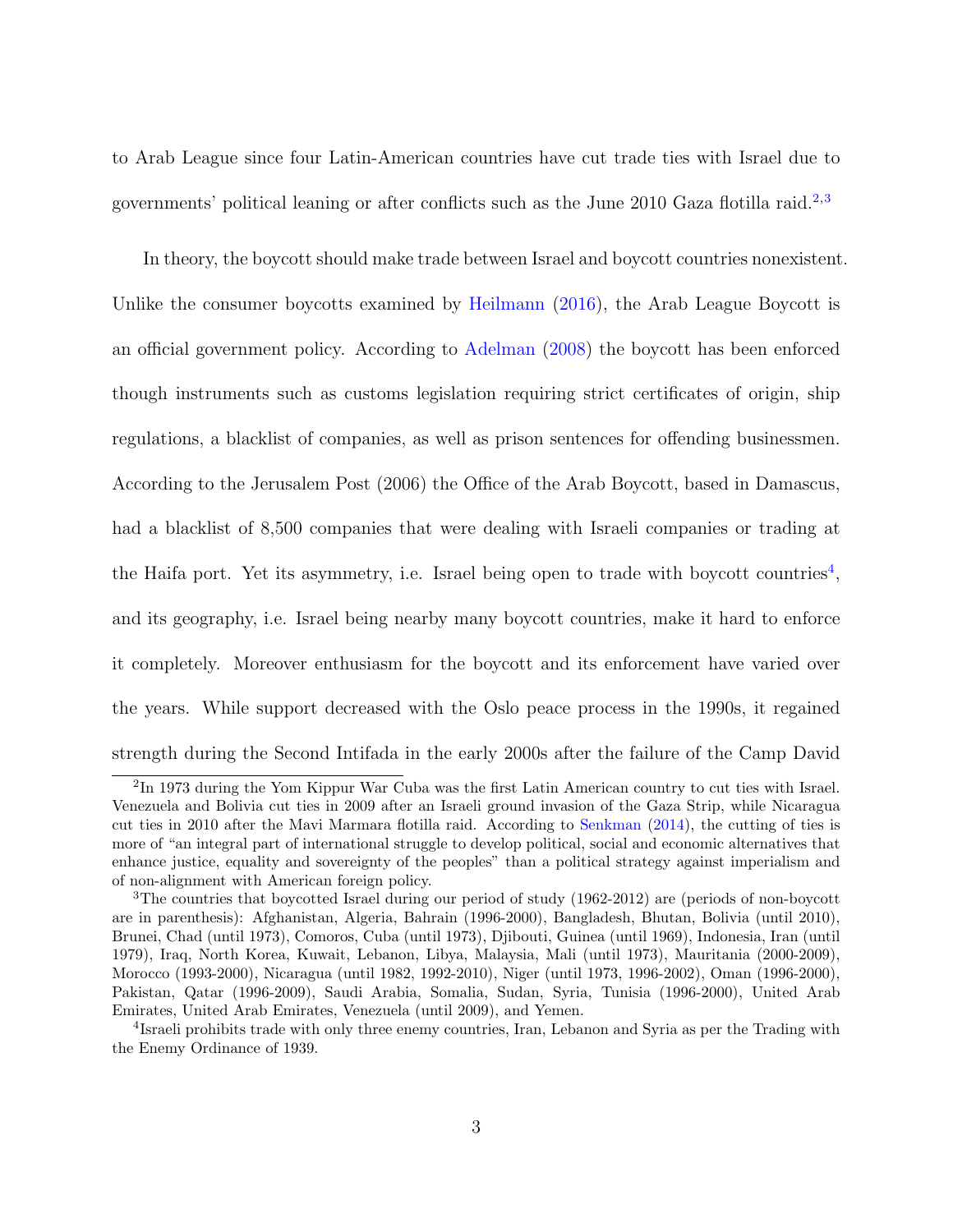negotiations [\(Adelman,](#page-23-2) [2008\)](#page-23-2).

Anecdotal evidence suggests that some trade has been taking place. In a 2005 interview, Gil Feiler, director of a Tel Aviv consultancy specializing in Arab markets and economics professor at Bar Ilan University, suggested that the trade was worth around US\$400 million a year and that it consisted mostly of agricultural equipment, animal vaccines and technological components [\(Mortimer,](#page-25-2) [2005\)](#page-25-2). More recently [Haaretz \(2012\)](http://www.haaretz.com/israel-news/business/the-badly-kept-secret-of-israel-s-trade-throughout-the-muslim-world-1.408103) reported that Israel had exported Internet surveillance and monitoring equipment to Iran over five years through a Danish distributor, electricity to Indonesia using Singapore as a business base, shingles to Dubai for its Palm Islands through an Italian roofing tile company, and plastic products such as disposable utensils and food packaging to Saudi Arabia through US-registered subsidiaries [\(Sadeh,](#page-25-3) [2012\)](#page-25-3). The [Associated Press \(2005\)](http://www.ynetnews.com/articles/0,7340,L-3190534,00.html) suggested that exports may be transhipped via Cyprus or the Netherlands, for example, which list the shipments as local exports. It also cites the director of a Tel Aviv consultancy specializing in Arab markets saying that "Arabs of Lebanese origin in Israel sell counterfeit Lebanese certificates of origin complete with forged government stamps. Some Israeli factories have departments of so-called quality control - where any Hebrew writing or Made in Israel marks are removed from product components." The [Jerusalem Post \(2006\)](http://www.jpost.com/Middle-East/Arab-boycott-largely-reduced-to-lip-service) suggested that a company provides customers with US mailing addresses where Israeli products can be sent. It then exchanges the Israeli postal stamped packaging for a US-stamped package and sends it on to its Arab destination. Finally, [Kleiman](#page-24-3) [\(1998\)](#page-24-3) looked into the trade data and concluded that the existence of a substantial clandestine trade by Israel with the Arab countries was doubtful, despite rumors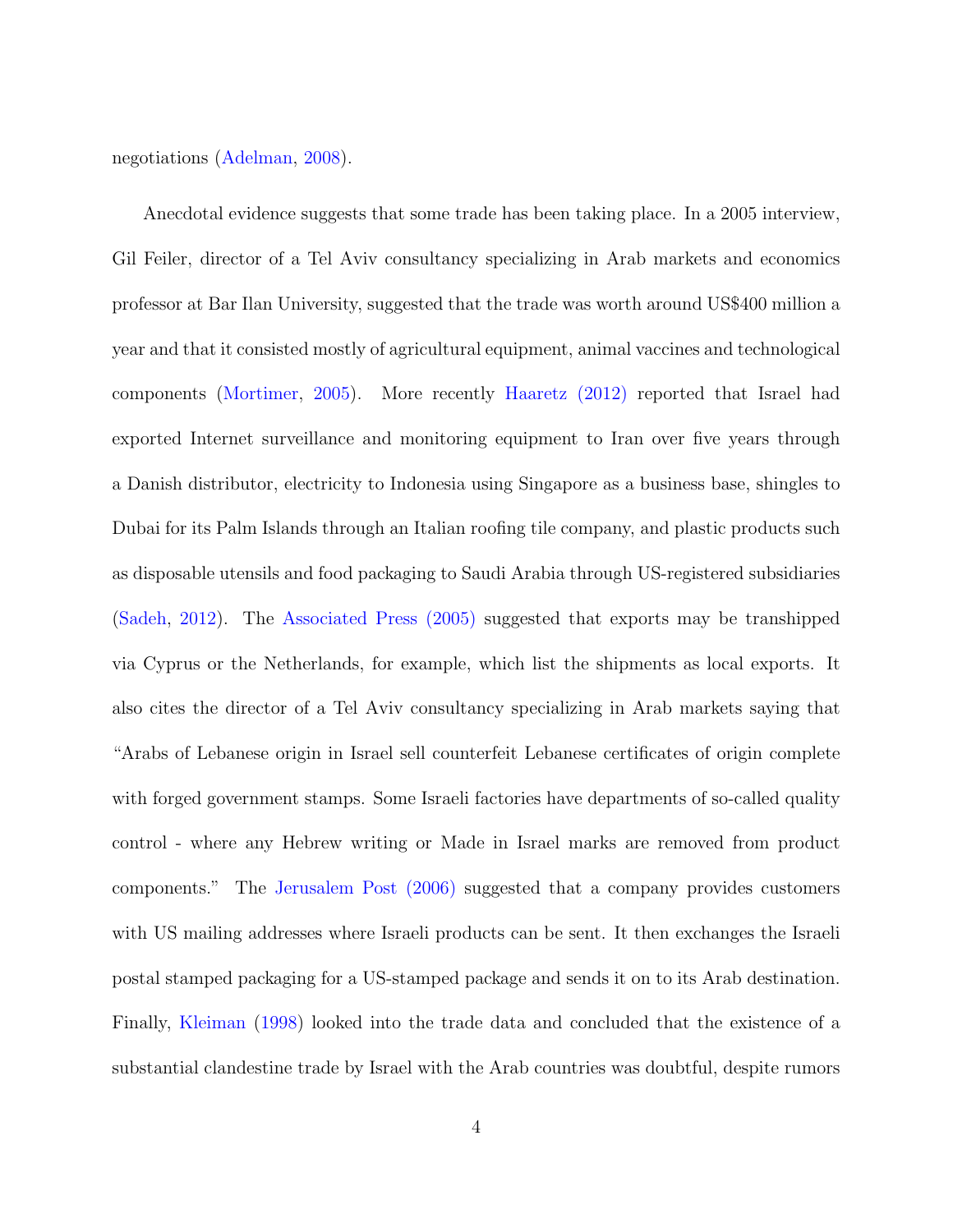of rerouting via Cyprus, Egypt, and Turkey.

In this paper we dig into official trade statistics from UN Comtrade to investigate trade between Israel and its boycott countries. Israel export statistics suggest that Israel exported more than \$6.4 billion worth of merchandise to boycott countries between 1962 and 2012, or 0.74% of total Israeli exports. The illicit, or boycott-avoiding, nature of the trade is confirmed by the fact that most boycott countries do not to report imports from Israel, creating a gap between the two countries' trade statistics. We find that electronic exports to Malaysia account for the lion's share of this gap and can be matched with Malaysia's official statistics on imports from Unspecified countries, thus highlighting one way by which this trade is kept below the radar. Using data on world input-output production linkages (TiVA), we also show that boycott countries imported Israeli value-added embedded in other countries' exports at a rate that is no different from that of non-boycott countries, suggesting that international supply chains may render boycotts ineffective. Nonetheless, our estimates suggest that Israel exports are still about 90% lower than they would be absent the boycott. If Israel had exported to boycott countries proportionally to their GDP in 2012, for example, total Israel exports would have been \$59.8 billion rather than \$59 billion, which is an increase worth around 0.3% of GDP.

Our paper contributes to the empirical literature on the effectiveness of sanctions in reducing trade. [Hufbauer et al.](#page-24-4) [\(2007\)](#page-24-4) looked at more than 200 sanction episodes up to 2000 and found that sanctions are less likely to succeed when they are applied by less-important or antagonistic countries. Other studies include [Caruso](#page-23-3) [\(2003\)](#page-23-3), who showed that comprehensive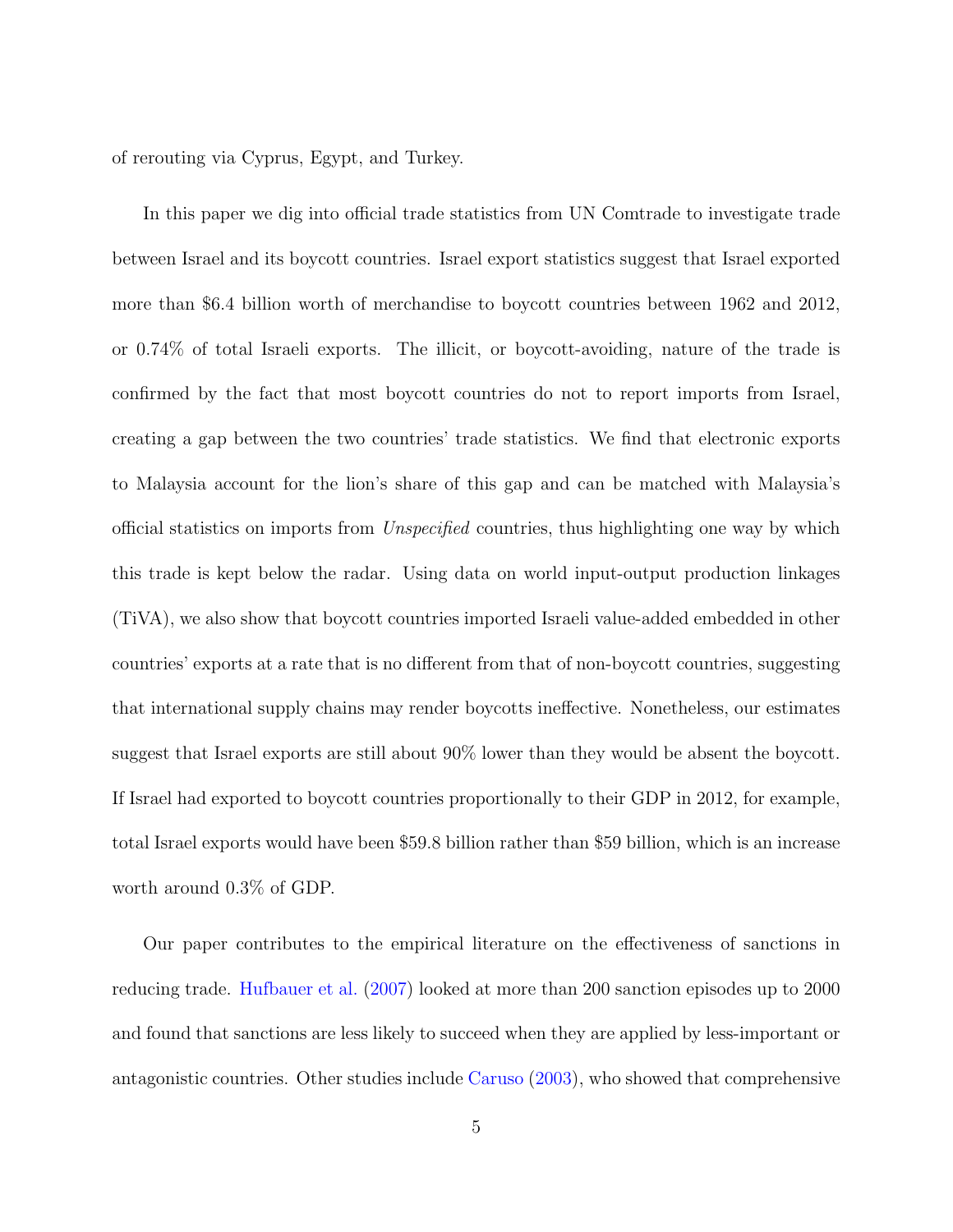US sanctions have a negative impact on trade with target countries, [Levy](#page-24-5) [\(1999\)](#page-24-5) who showed that the sanctions applied in the 1980s to push for the end of apartheid had little impact on South Africa's trade, and [Haidar et al.](#page-24-6) [\(2015\)](#page-24-6) who showed that Iranian exporters have diverted trade from the US and EU to other destinations after sanctions were imposed to deter Iran's nuclear ambitions. It also contributes to the literature on illicit trade pioneered by [Fisman and Wei](#page-23-4) [\(2004\)](#page-23-4) who showed that asymmetric trade barriers such as high import tariffs often create a trade gap between imports and exports, as exporters hide or under-invoice their shipments to avoid import tariffs. Other studies have shown that corruption in the trade-barrier country makes illicit trade even more prevalent (e.g. [Fisman](#page-23-5) [and Wei](#page-23-5) [\(2009\)](#page-23-5)), and it's also possible to find traces of illicit trade in stock-market reactions to news [\(DellaVigna and Ferrara,](#page-23-6) [2010\)](#page-23-6). Our paper follows this line of work to uncover and quantify exports from Israel to boycott countries. In doing so it also provides a case study to complement our understanding of the role of politics and foreign policy in international trade.

The rest of the paper proceeds as follows. In the next section we describe the data and present descriptive statistics on the boycott-avoiding trade. In Section 3 we discuss estimates of the effect of the boycott on Israel exports and Section 4 concludes.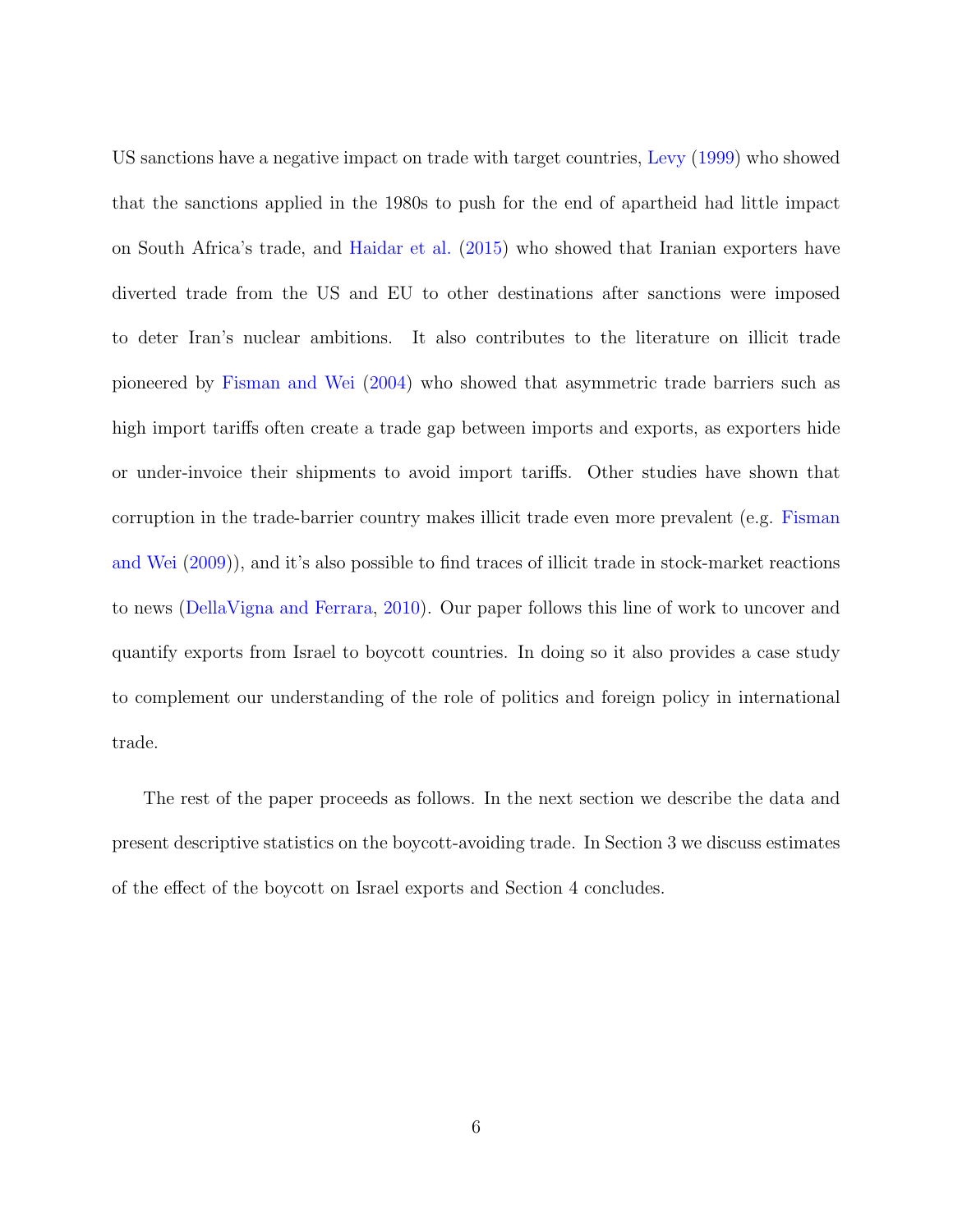#### 2 DESCRIPTIVE STATISTICS

In order to look into Israel's trade with boycott countries we use trade data from UN Comtrade, and information on Israel's international relations retrieved from the [Israel Ministry](http://mfa.gov.il/MFA/AboutTheMinistry/Pages/Israel-s%20Diplomatic%20Missions%20Abroad.aspx) [of Foreign Affairs](http://mfa.gov.il/MFA/AboutTheMinistry/Pages/Israel-s%20Diplomatic%20Missions%20Abroad.aspx) and [Wikipedia.](https://en.wikipedia.org/wiki/Foreign_relations_of_Israel) We define boycott countries as those that ban trade with Israel. This includes countries that do not recognize the existence of Israel or that have no diplomatic relations. Some countries had formal economic ties in some years despite no diplomatic relations, i.e. Bahrain, Morocco, Oman, Qatar and Tunisia. These are not considered boycott countries in years where trade was not banned. Boycott status may thus change over time. The list of countries that boycotted Israel during our period of study (1962-2012) can be found in footnote 3.

A first look at the data suggests that Israel does report exports to boycott countries. Israel exports statistics suggest \$6.4 billion of exports have gone to boycott countries between 1962 and 2012. That represents around 0.74% of total Israel exports. Figure [1](#page-14-0) and Table [1](#page-15-0) provide the country and product distribution of these exports, while Figure [2](#page-16-0) shows the evolution of this trade over time. It shows large export flows in 2000 and 2010. A closer look at the data reveals that Israel exported \$714,268,000 to Malaysia as "Special transact. Not class. Accord. To kind" in 2000. In 2010, Israel exported \$778,418,000 to Malaysia as "Electrical machinery, apparatus and appliances". The Times of Israel (2014) suggests that most of these exports to Malaysia were from Israel's Intel computer-chip factory in Kiryat Gat [\(Atkins,](#page-23-7) [2014\)](#page-23-7). Figure [1](#page-15-0) and Table 1 suggests that these exports to Malaysia account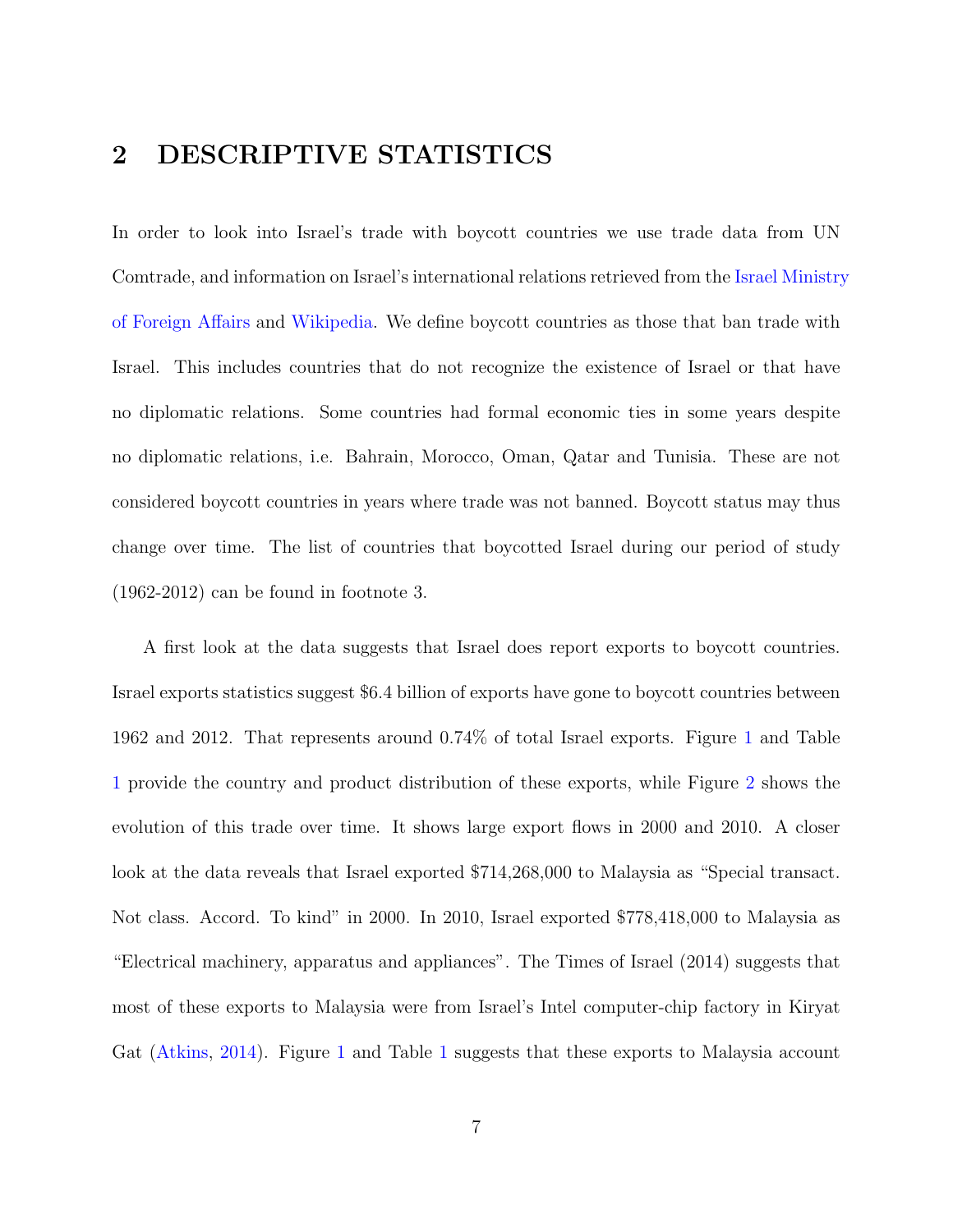for most of this gap. Yet, Israel exports also include a wide array of products from plastics to fruit and vegetables.

A second look at the data suggests that many boycott countries do not report most of this trade, giving rise to a large trade gap. Yet, as shown in Figure [1,](#page-14-0) not all trade goes unreported at import customs, suggesting that the boycott has not been enforced constantly over the years. When we look at the evolution of the trade gap, i.e. the log difference between reported Israel exports and reported imports, the usual measure of missing trade in the literature [\(Fisman and Wei,](#page-23-4) [2004\)](#page-23-4), we note there is a large positive and significant trade gap between Israel and boycott countries from 2001 onwards (Figure [3\)](#page-17-0). This gap does not appear in non-boycott countries nor in previous years. This can be explained by a change of boycott stance during the Second Intifada and increased violence within the Israeli-Palestinian conflict.[5](#page-8-0)

To examine further how Israel exports circumvent the boycott and create a trade gap we start with the case of Malaysia, as it accounts for most of this trade. As seen in Figure [4,](#page-18-0) Malaysia's imports from Unspecified countries seem to match Israel's exports to Malaysia, except for a couple of years in the late 2000s. A closer look at the industry-level data, shown in Table [2,](#page-19-0) reveals that in 2000 and 2010, the two years in which Israel's export to Malaysia peaked, Israel's report of Special transactions closely matched Malaysia's imports of Electric machinery and apparatus from Unspecified countries. This is in line with the

<span id="page-8-0"></span><sup>&</sup>lt;sup>5</sup>Calls for a stronger enforcement of the boycott in 2001 led to the first meeting the Central Boycott Office in Damascus since April 1993 [\(USTR,](#page-25-4) [2003\)](#page-25-4).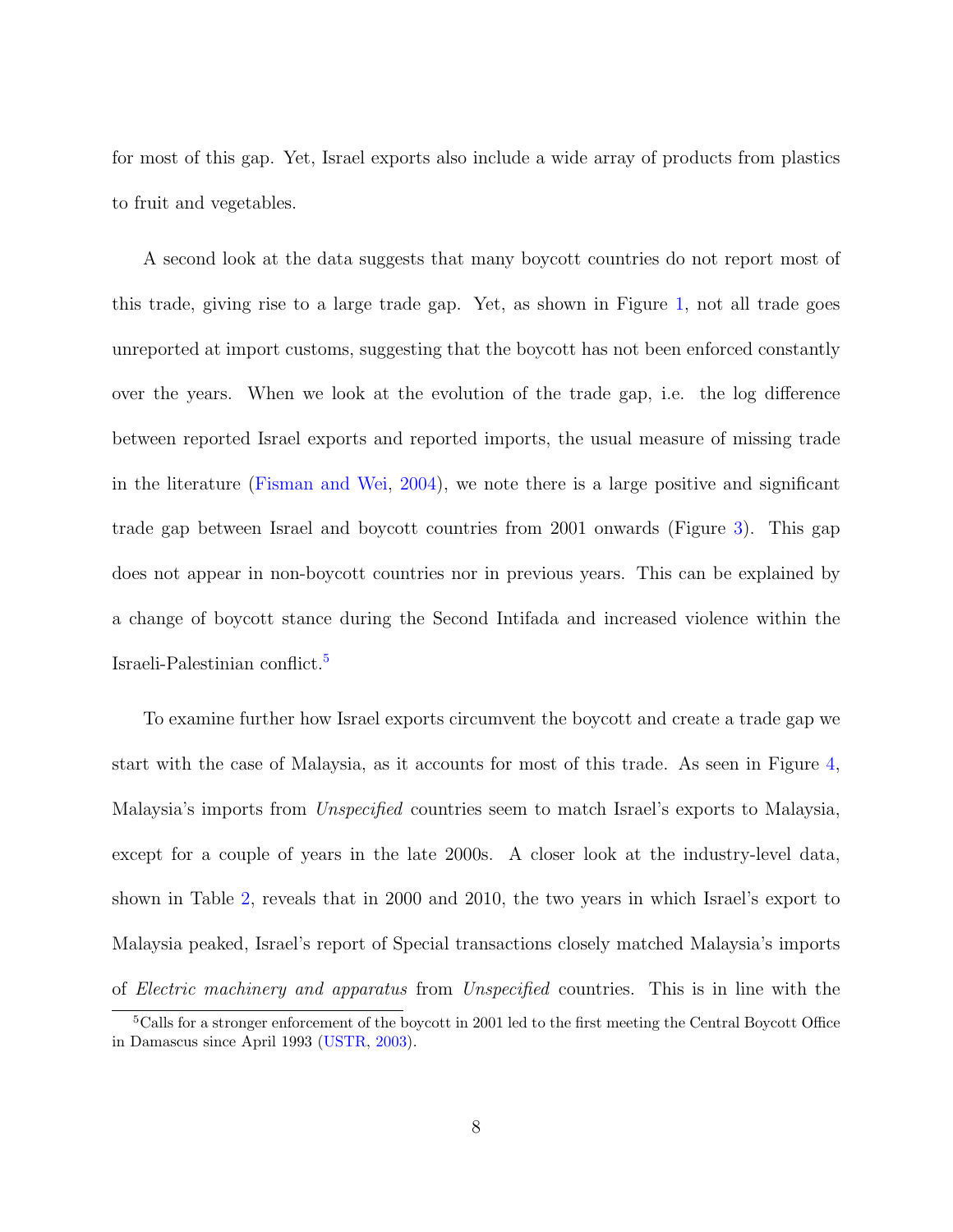anecdotal evidence of Intel chips exports and it suggests that one way in which the boycott is circumvented is simply by hiding the provenance of the goods by declaring them from Unspecified countries. We looked for other such cases in other boycott countries but find none as clear cut.[6](#page-9-0)

To investigate boycott-avoiding behavior further we use another source of data to see whether boycott countries import Israeli goods and services embedded in other countries' exports via global value chains. Specifically, we quantify the Israeli value-added embedded in other countries' exports to boycott countries using data from TiVA, a dataset on Trade in Value-Added compiled by the OECD (see [Koopman et al.](#page-24-7) [\(2014\)](#page-24-7) for the decomposition of gross trade flows in value-added flows). This is relevant specifically as the boycott not only banned direct trade with Israel but also trade with any company doing business with Israel, indeed maintaining a blacklist of more than 8,000 companies as discussed in the introduction. TiVA includes data for the years 1995, 2005, and 2011 for 61 economies covering the OECD, EU, and G20 but only 5 boycott countries are included, namely Brunei, Indonesia, Malaysia, Tunisia, and Saudi Arabia. In 2011 for example, Saudi Arabia imported \$22 million only via US imports. This is much larger than the \$144,000 worth of exports to Saudi Arabia that Israel declares. If we compute the Israeli share of imported embedded value added, we find it no lower on average in boycott countries than in non-boycott countries (Figure [5\)](#page-20-0),

<span id="page-9-0"></span><sup>6</sup>We also looked for traces of fake certificates of origin, from Cyprus, Lebanon or Turkey in industry level data but found no such evidence. This type of practice may be hard to detect as often the volume of imports from such third countries drowns Israel export reports. For example Oman's imports from Lebanon are worth 100 times more than Israel's export to Oman, or Saudi Arabia imports from Turkey are 2000 times larger than Israel's exports to Saudi Arabia.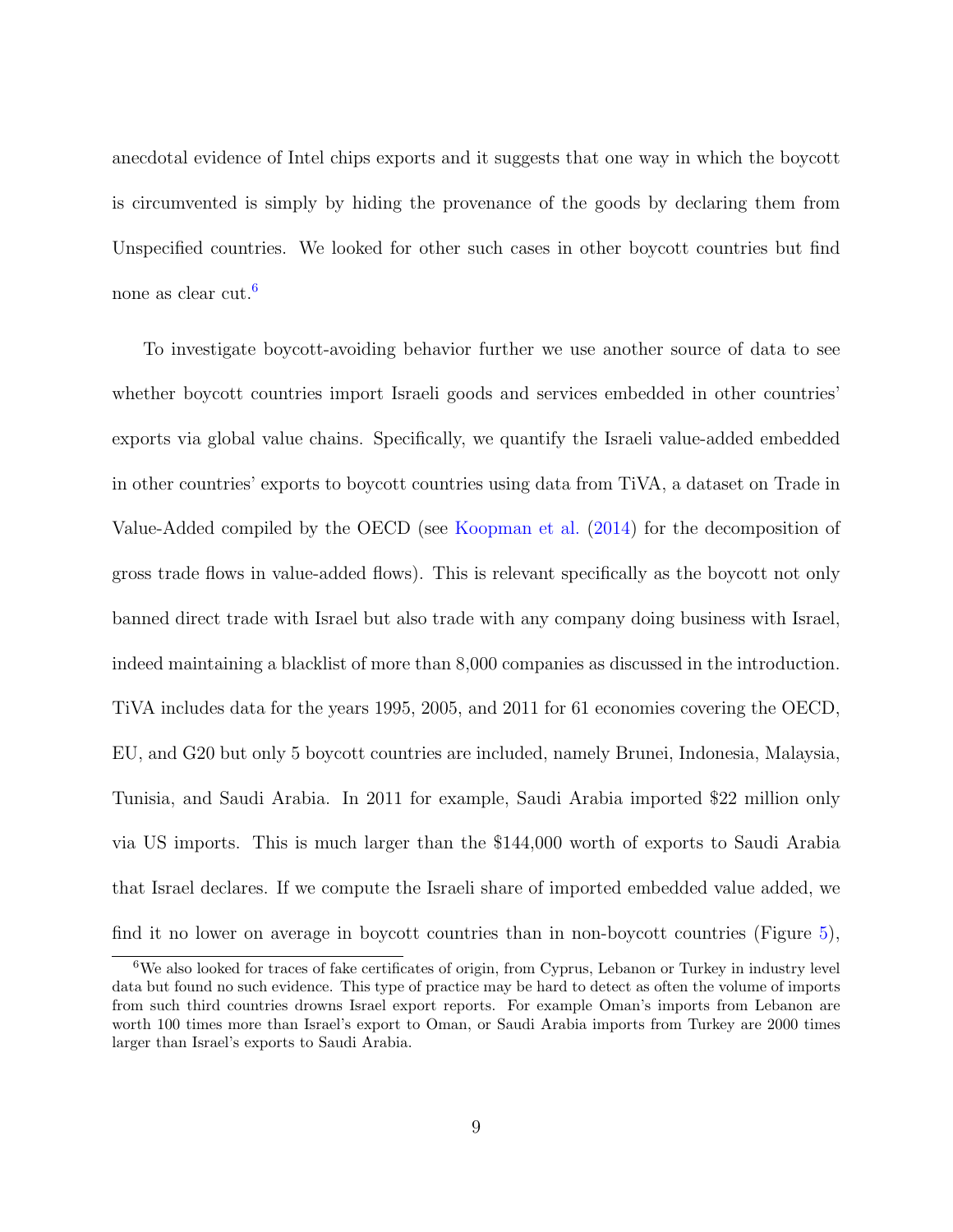suggesting that international supply chains may make boycotts ineffective.

### 3 BOYCOTT EFFECTS ON ISRAEL EXPORTS

The descriptive evidence above suggests there is indeed substantial exports from Israel to boycott countries. In order to estimate how larger Israel export flows would be absent the boycott we plot Israel exports against destination GDPs in Figure [6.](#page-21-0) [7](#page-10-0) It shows, for the year 2012, that Israel export are well predicted by destination GDP except in the case of boycott countries for which exports fall below the GDP prediction in most cases. If all boycott countries reversed their stance and Israel exports to boycott countries moved on the GDP prediction line, total Israel exports would increase from \$59 billion to \$59.8 billion, or by around 0.3% of GDP. To see the evolution of this pattern over time we estimated counterfactual exports for all years from 1962 to 2012 using the yearly GDP elasticity of Israel's exports. These are graphed in Figure [2.](#page-16-0) It suggests that Israel exports to boycott countries were well below potential in most years except for brief periods in the late 1960s and 1990s.

We can also take advantage of the panel dimension of the data to estimate what happens to Israel exports when countries break ties or make amends. Examples of such policy change include Iran (ties until 1979), Nicaragua (ties until 1982 and during 1992-2010), and Oman (ties during 1996-2000) (the full list of country-years is given in footnote 3). These three

<span id="page-10-0"></span><sup>7</sup>A key feature of trade data is that exports rise proportionately with the economic size of the destination, with a destination-GDP elasticity of 0.84 on average [\(Head and Mayer,](#page-24-8) [2014\)](#page-24-8).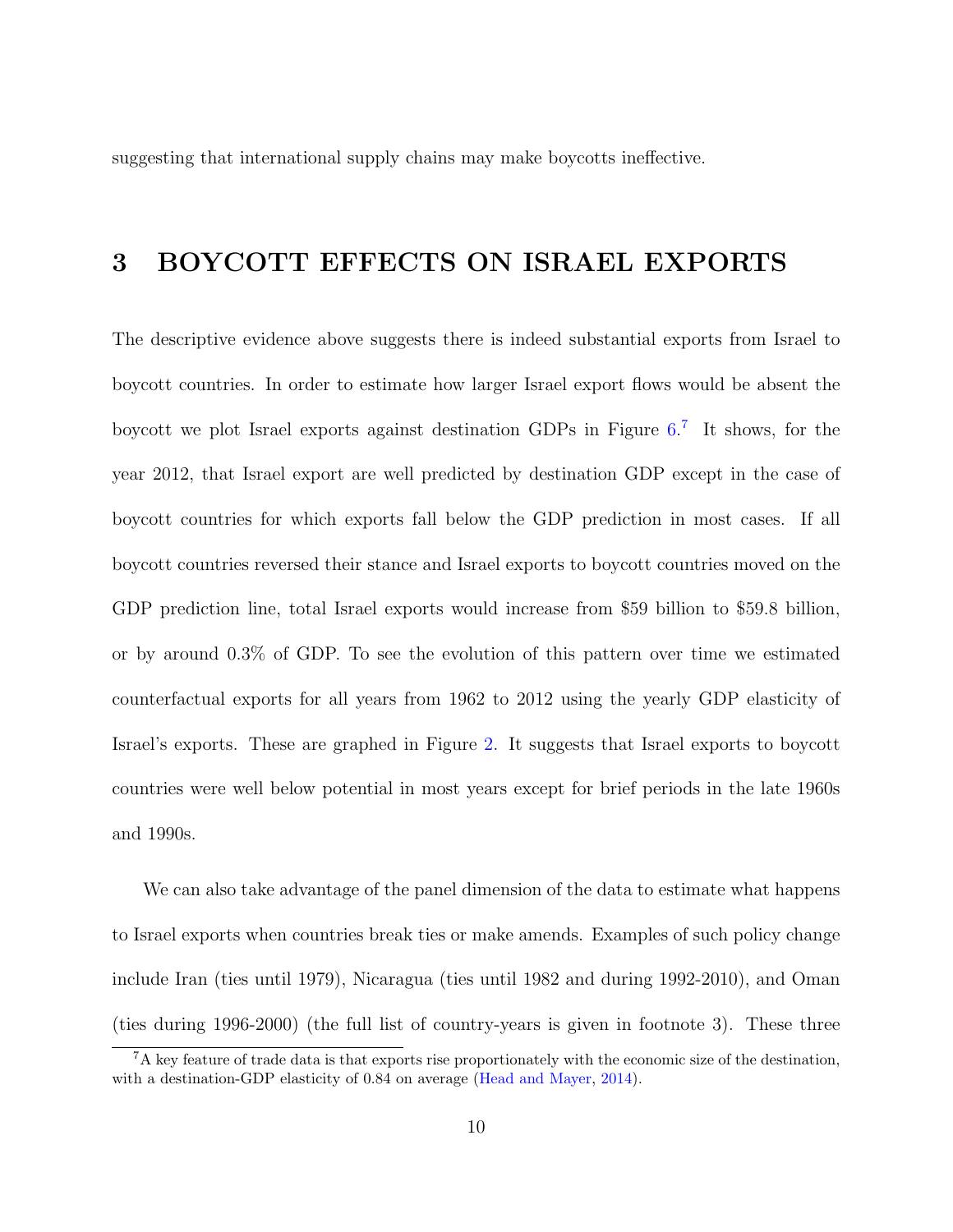examples are depicted in Figure [7.](#page-22-0) The Oman case is particularly interesting as Israel and Oman started reporting exports only after 1996 when the Gulf Cooperation Council announced the end of the boycott enforcement and yet Oman's breaking of ties in 2001 did not affect Israeli exports to Oman while it put an end to Oman's imports from Israel. Trade with Iran on the other hand completely stopped being recorded by both partners after the 1979 Iranian Revolution, as both countries outlawed the trade. As for Nicaragua, after its latest policy change in 2010 it started reporting more imports form Israel than Israel reported exports, suggesting no boycott effect.

To estimate by how much policy changes within a country affect Israel exports we estimate the following equation:

$$
\ln(EX_{it}) = \alpha_i + \sigma_t + \beta_1 Boycott_{it} + \beta_2 Controls_{it} + \epsilon_{it}
$$

where where  $\alpha_i$  and  $\sigma_t$  are importer and year fixed effects,  $EX_{it}$  are exports from Israel to country i in year t,  $Boycott_{it}$  is a dummy equal to one if the country-year bans trade with Israel, and  $Controls_{it}$  are control variables, namely the logs of GDP and GDP per capita. The coefficient on  $Boycott_{it}$ ,  $\beta_1$ , gives us the effect of the boycott on Israel exports. To include as many country-years with unreported trade as possible, we replaced missing values with zeros, but only for country-years that did report imports from any country. (As some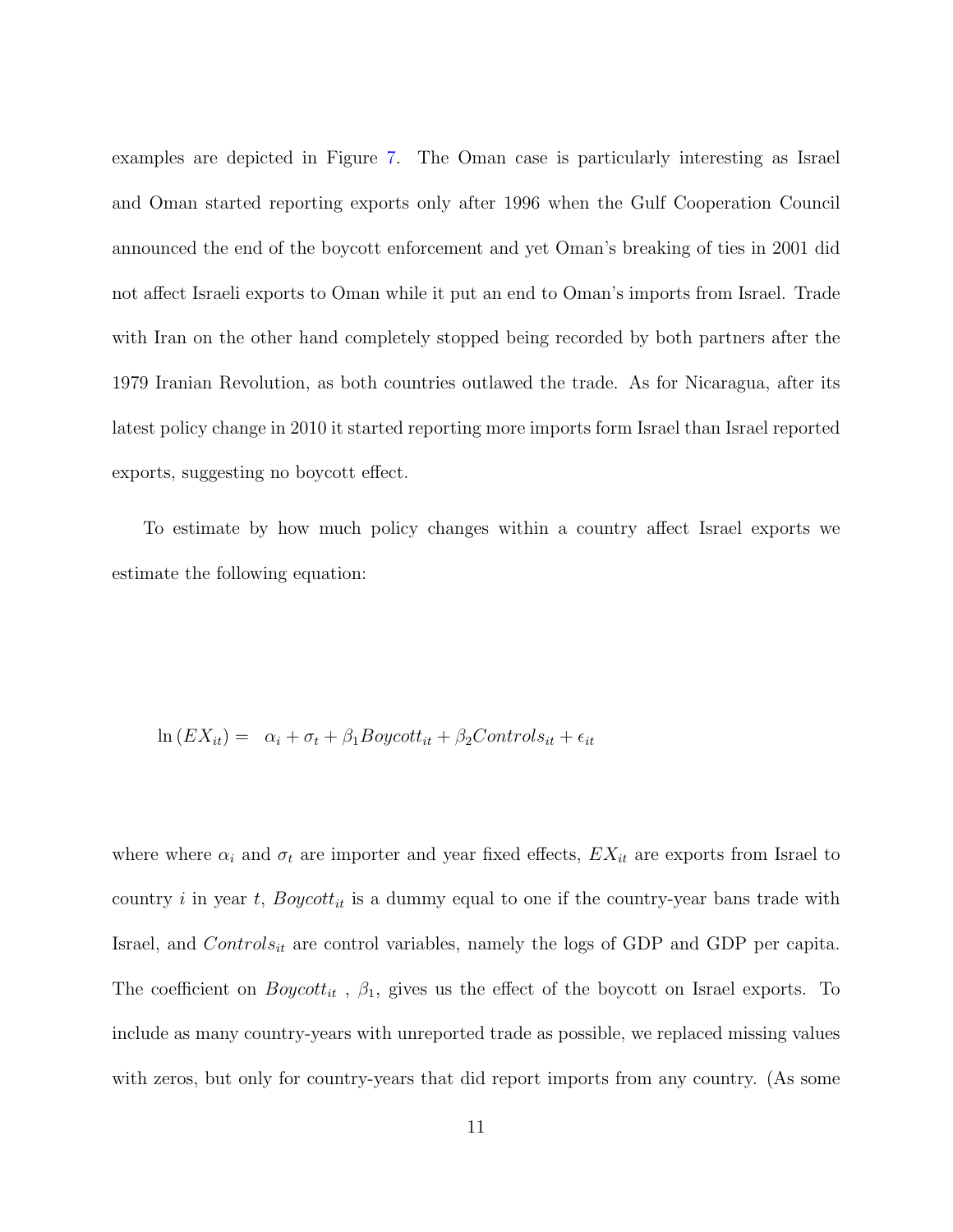country-years do not report imports at all and we cannot be sure these are cases of zero imports from Israel.) We then added \$1 before taking logs (adding \$1,000 or taking the inverse hyperbolic sine instead does not alter the results (not shown)).

Results are in columns 1-3 of Table [3.](#page-20-1) The coefficient on  $Boycott_{it}$  is estimated around -2.4, which suggests that cutting ties decreased exports by 90% on average during 1962-2012.

To check whether changes in policy lead to illicit, or boycott-avoiding, exports, we estimate the same equation but replacing exports on the left-hand side with a dummy indicating Israeli missing exports. More precisely, "Israeli missing exports" is a dummy equal to 1 if imports from Israel=0 and Israel exports>0, and equal to zero otherwise. In the case of Oman for example, the dummy switched from zero to 1 in 2001. Results in columns 4-6 suggest that the probability of observing "Israeli missing exports" increases by around 20 percentage points when countries break ties with Israel. This is a large increase as the average probability is 18% over the whole sample. It is thus more than doubled when countries break ties. If we focus just on boycott countries, over the whole period the average probability of observing "Israeli missing exports" is 65% on average and 77% during boycott years.<sup>[8](#page-12-0)</sup>

As a robustness check we replace Israel exports and missing exports on the left-hand side with equivalent measures of US exports (Table [4\)](#page-21-1). The idea is to check whether countries that boycott Israel, who might also be anti-American, might fail to report imports from the

<span id="page-12-0"></span><sup>8</sup>We chose not to use the usual trade gap variable, i.e. the log difference between exports and imports (see [Fisman and Wei](#page-23-4) [\(2004\)](#page-23-4), as imports are zero in most cases and therefore the variation in the trade gap would come only from changes in reported Israeli exports.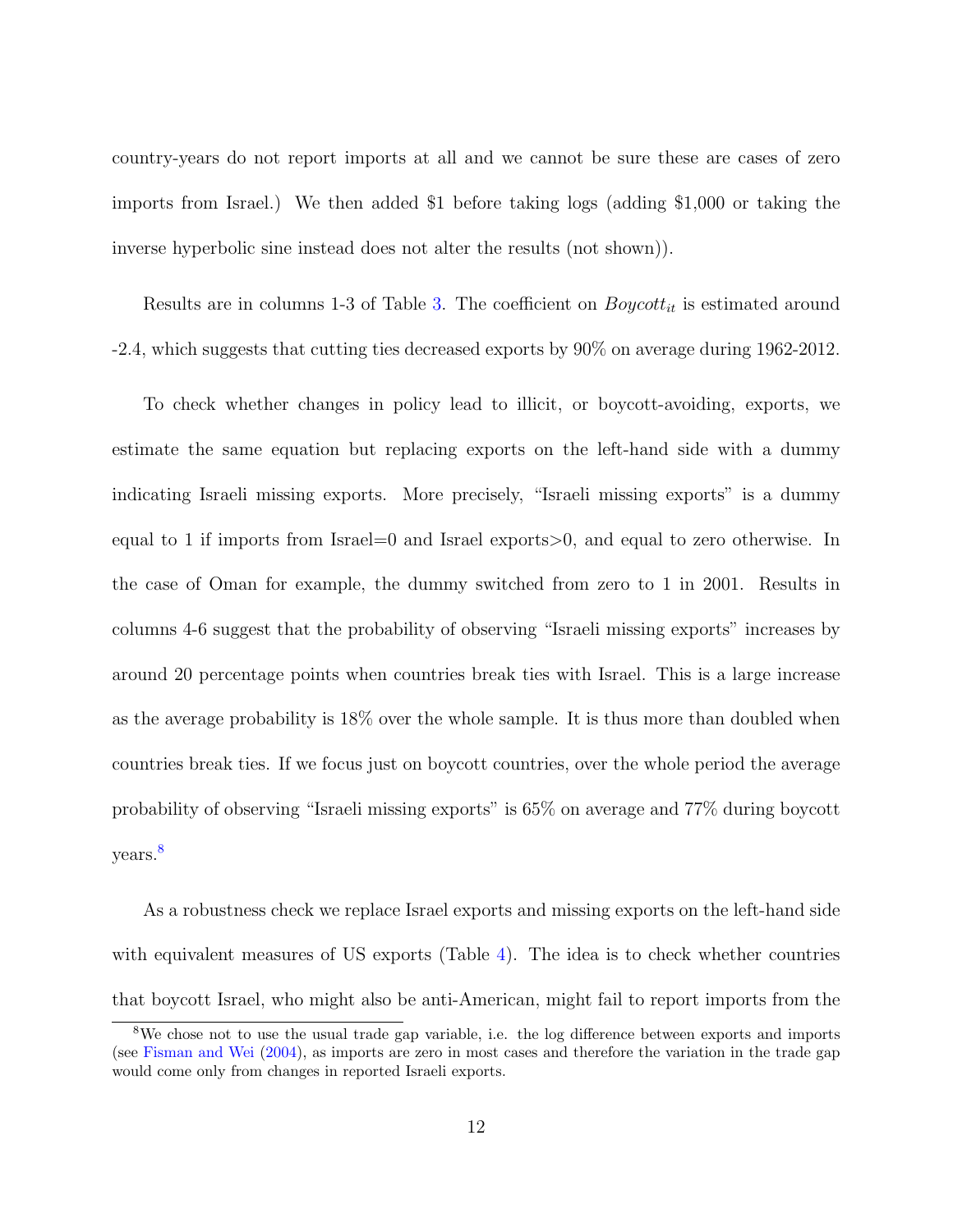US as well, despite no formal ban. The US can thus be seen as a counterfactual, i.e. what would happen if there were no formal ban but still an anti-Israel sentiment. If we find an effect, it would suggest that the coefficient picks up anti-US and anti-Israel sentiment rather than the effect of a formal boycott. The lack of significant effects of the boycott on US exports and US Missing exports confirms that our results are driven by the boycott policies.

### 4 CONCLUSION

The aim of our paper was to investigate Israel's trade with boycott countries. As in previous studies, we find that an asymmetric trade policy gives rise to *illicit* trade that is observable in official trade statistics. The data suggest that Israel exported a total of \$6.4 billion worth of merchandise to boycott countries between 1962 and 2012, and most of it is missing from importers' reports. We find that electronic exports to Malaysia account for the lion's share of this trade yet it also includes a wide array of products from footwear to fruit and vegetables. We also show that the boycott is ineffective when it comes to blocking the import of Israeli value-added embedded in other countries' exports. While our results suggest there are ways to circumvent the boycott, economic forces are far from trumping politics. Israel' exports to boycott countries would be 10 times larger without the boycott.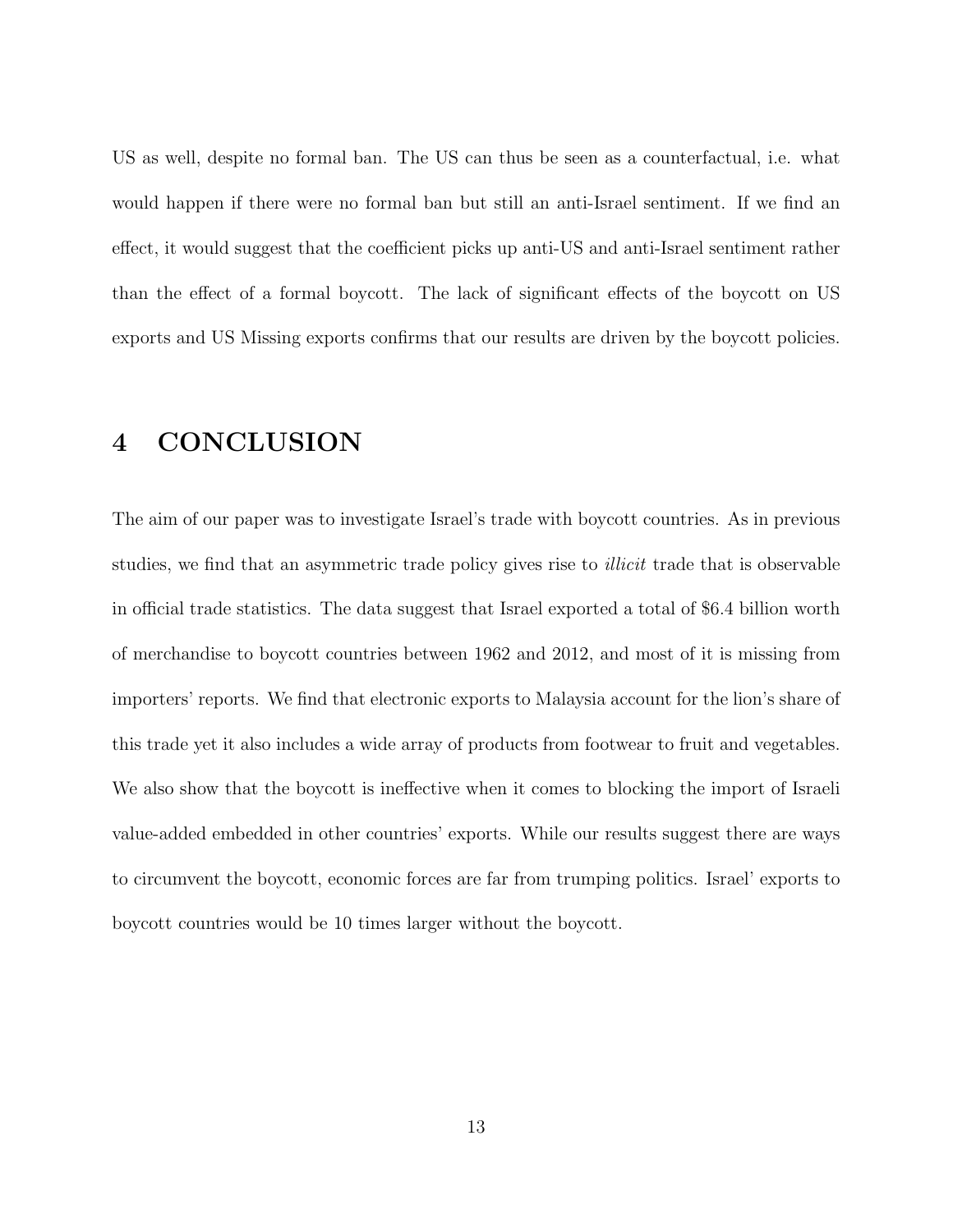FIGURE [1](#page-14-0) Israel Exports to boycott countries: 1962-2012

<span id="page-14-0"></span>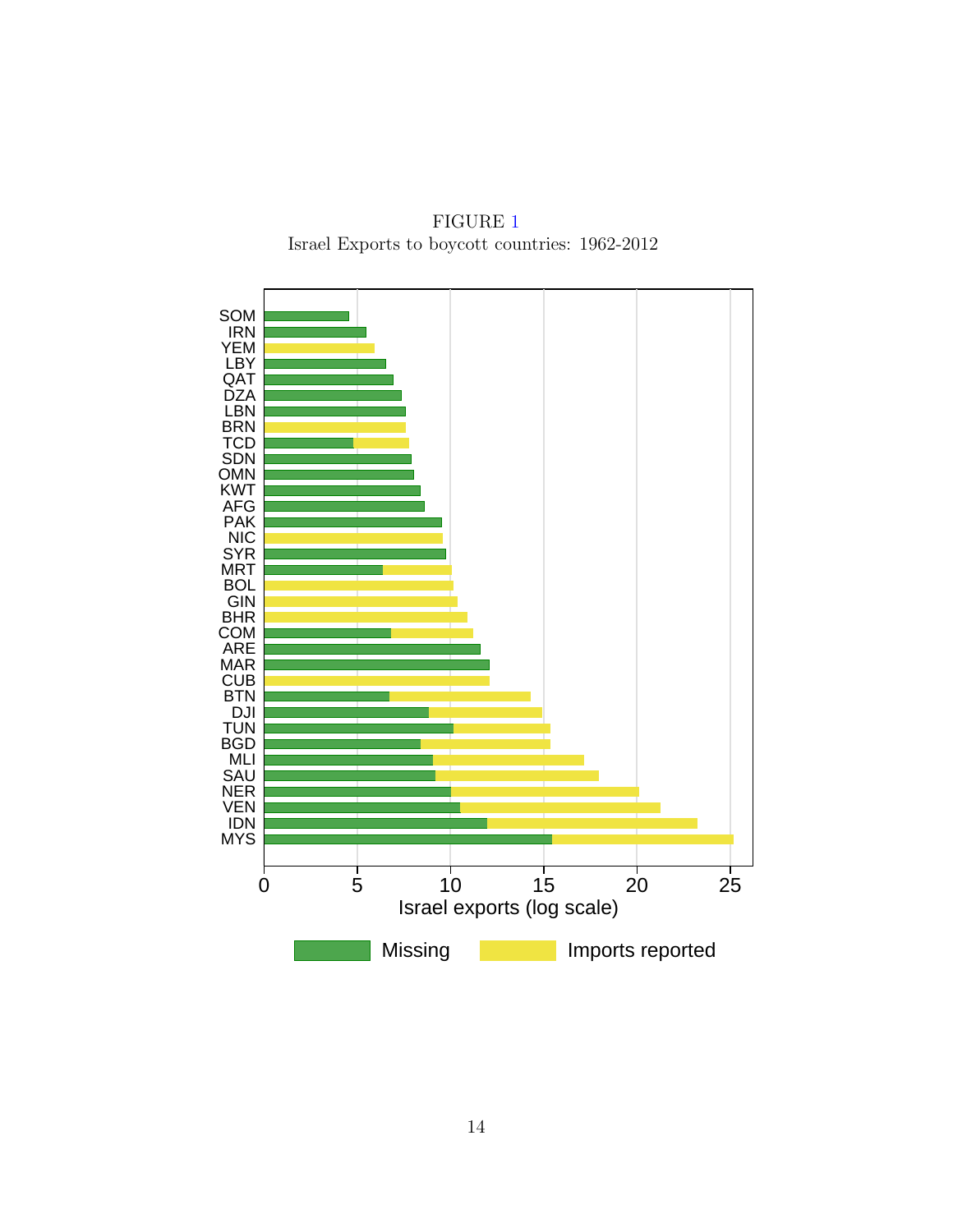<span id="page-15-0"></span>

| $\frac{1}{2}$<br>Products                | $\frac{1}{20000}$ countries. $\frac{1}{20000}$ $\frac{1}{2000}$<br>$\overline{\text{Exports}}$ (\$1,000) | $\%$ of Israel exports |
|------------------------------------------|----------------------------------------------------------------------------------------------------------|------------------------|
| Electrical machinery, apparatus          | 3,314,528                                                                                                | 3.01                   |
| Special transact. Not class.             | 1,924,215                                                                                                | 4.18                   |
| Chemical elements and compounds          | 227,825                                                                                                  | 0.54                   |
| Non metallic mineral manufactures        | 216,796                                                                                                  | 0.08                   |
| Machinery, other than electric           | 195,121                                                                                                  | 0.30                   |
| Chemical materials and products          | 119,181                                                                                                  | 0.46                   |
| Manufactures of metal, n.e.s             | 104,933                                                                                                  | 0.40                   |
| Miscellaneous manufactured articles      | 70,657                                                                                                   | 0.20                   |
| Fertilizers, manufactured                | 55,650                                                                                                   | 0.28                   |
| Fruit and vegetables                     | 40,708                                                                                                   | 0.16                   |
| Plastic materials                        | 39,778                                                                                                   | 0.25                   |
| Scientif & control instrum, photographic | 25,800                                                                                                   | 0.10                   |
| Transport equipment                      | 22,031                                                                                                   | 0.08                   |
| Medicinal and pharmaceutical products    | 17,826                                                                                                   | 0.04                   |
| Dyeing, tanning and colouring material   | 15,214                                                                                                   | 1.27                   |
| Crude animal and vegetable material      | 14,019                                                                                                   | 0.18                   |
| Non ferrous metals                       | 11,224                                                                                                   | 0.22                   |
| Wood and cork manufactures               | 10,349                                                                                                   | 0.94                   |
| Perfume materials, toilet $&$ cleansing  | 8,322                                                                                                    | 0.14                   |
| Rubber manufactures, n.e.s.              | 7,953                                                                                                    | 0.20                   |
| Textile yarn, fabrics, made up articles  | 6,085                                                                                                    | 0.05                   |
| Miscellaneous food preparations          | 5,006                                                                                                    | 0.14                   |
| Petroleum and petroleum products         | 4,729                                                                                                    | 0.12                   |
| Crude fertilizers and crude mineral      | 4,720                                                                                                    | 0.11                   |
| Iron and steel                           | 3,941                                                                                                    | 0.15                   |
| Metalliferous ores and metal scrap       | 3,911                                                                                                    | 0.13                   |
| Clothing                                 | 3,829                                                                                                    | 0.03                   |
| Firearms of war and ammunition           | 2,392                                                                                                    | 0.18                   |
| Paper, paperboard and manufactures       | 1,315                                                                                                    | 0.05                   |
| Cereals and cereal preparations          | 1,124                                                                                                    | 0.10                   |
| Total                                    | 6,485,701                                                                                                | 0.74                   |

TABLE [1](#page-15-0)

Israel Exports to boycott countries: 1962-2012

Source: UN Comtrade. Note: SITC rev. 1 two-digit clusters. Clusters with less than \$1,000,000 in trade are omitted for brevity.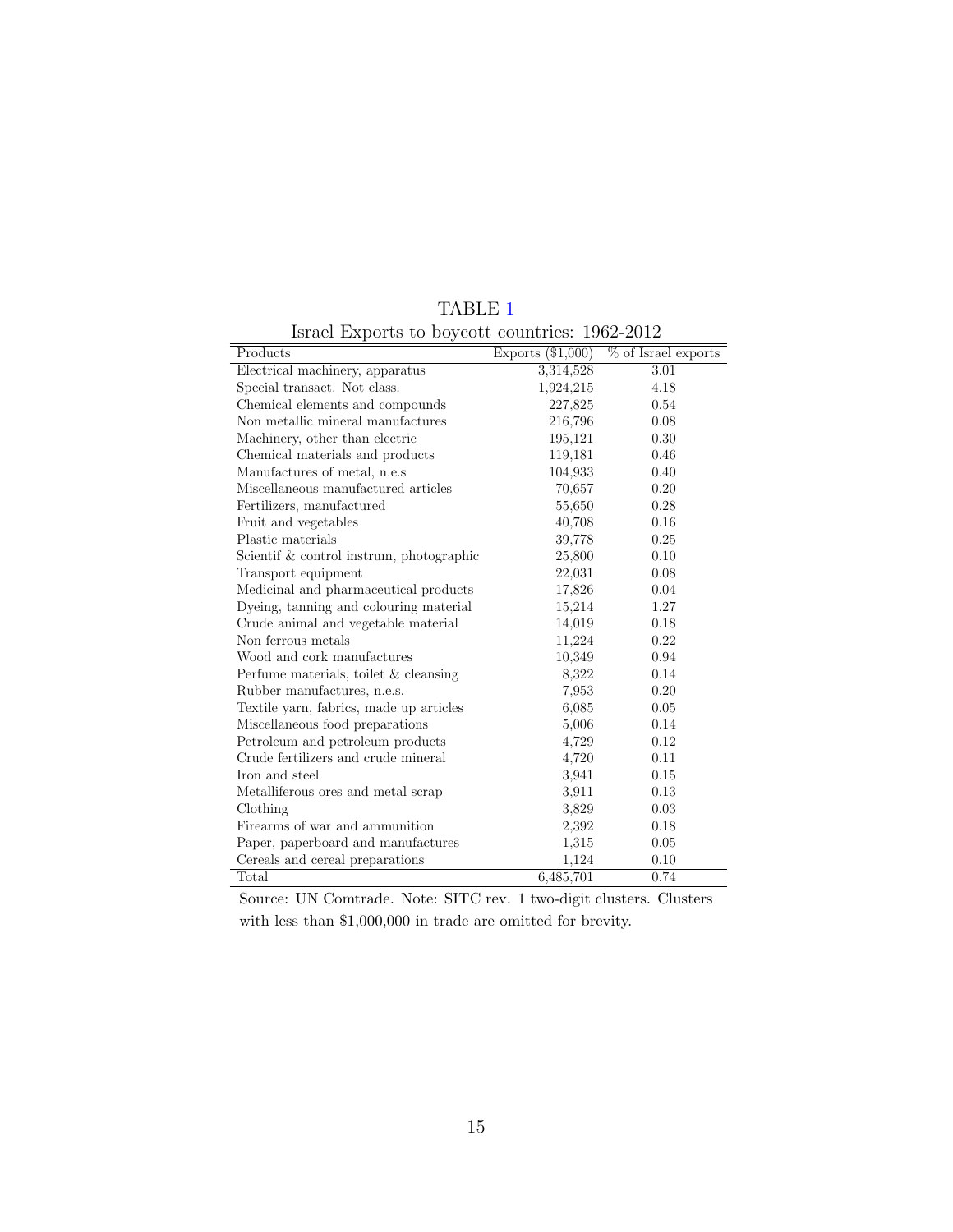

<span id="page-16-0"></span>

Note: Exports are as reported by Israel and imports are as reported by importing countries, both in UN Comtrade. Counterfactual exports are predicted by destination GDP (see Figure [6](#page-21-0) for the 2012 case).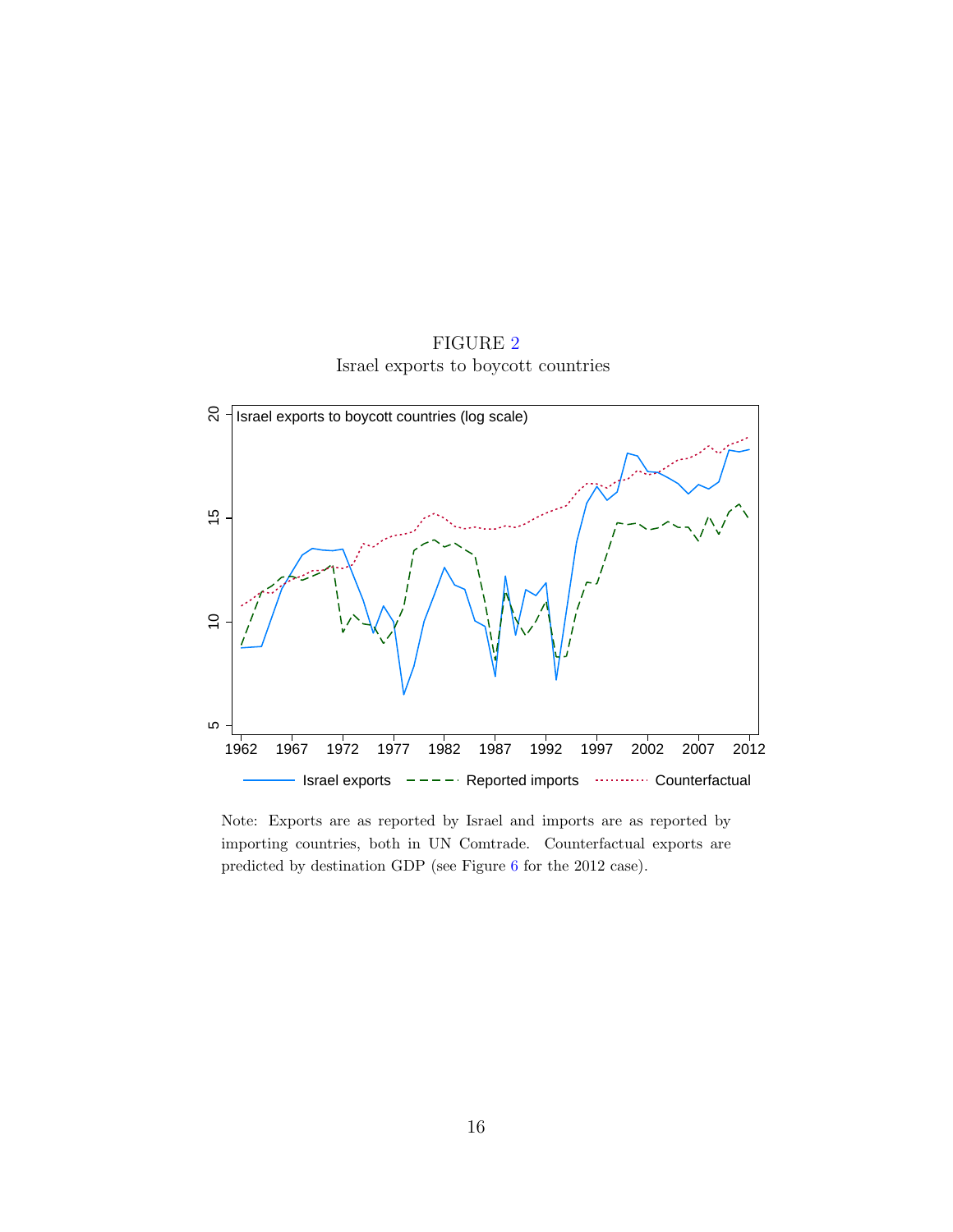

<span id="page-17-0"></span>

Note: Dashed lines are 95% confidence intervals.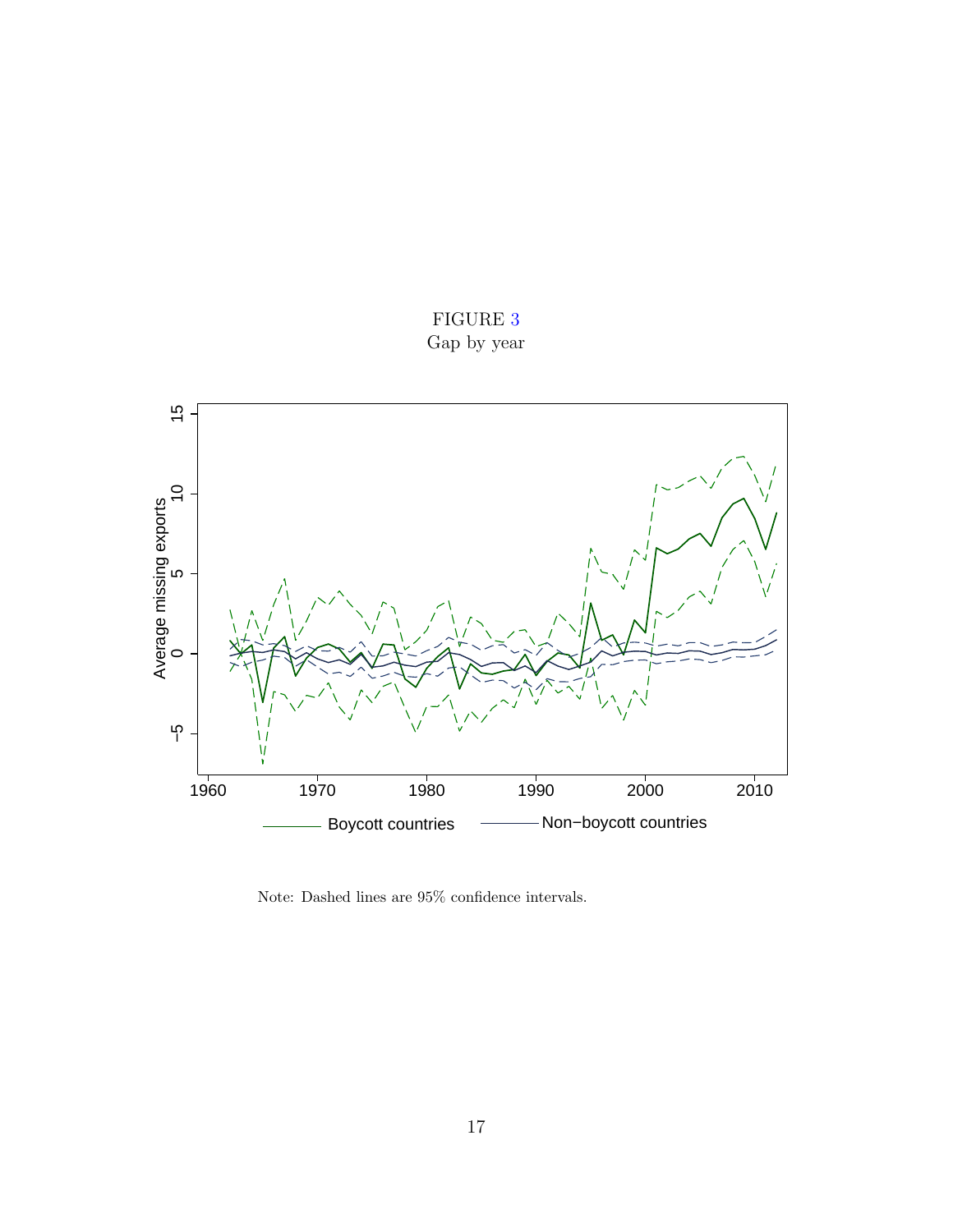<span id="page-18-0"></span>

FIGURE [4](#page-18-0) Malaysia imports from Israel

Source: UN Comtrade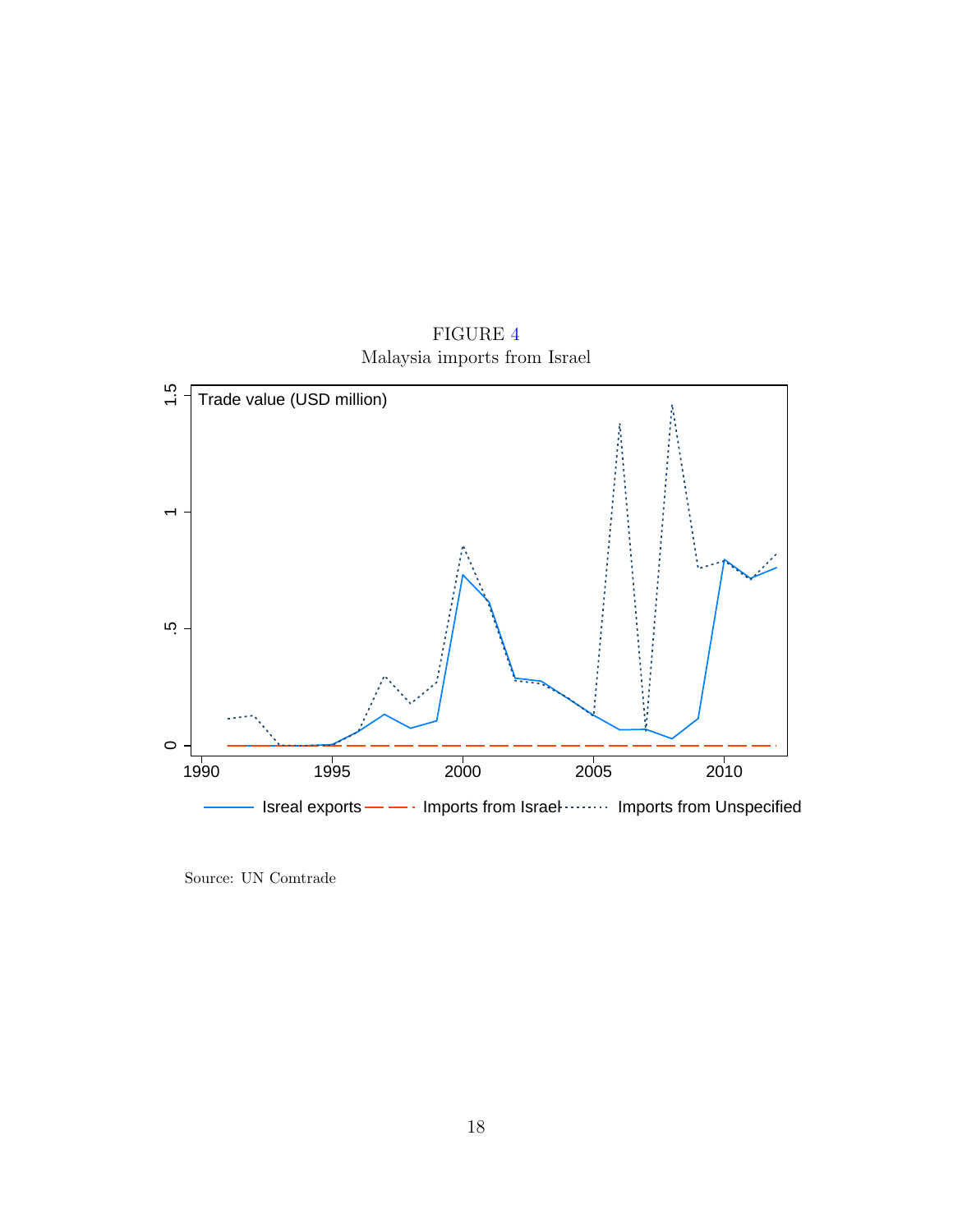<span id="page-19-0"></span>

| 2000                                     |              |         |              |  |  |  |  |
|------------------------------------------|--------------|---------|--------------|--|--|--|--|
| Product                                  | Imports      | Israel  | Imports from |  |  |  |  |
|                                          | from Israel  | exports | Unspecified  |  |  |  |  |
| Special transact. Not class.             | $\theta$     | 714,268 | 54           |  |  |  |  |
| Electrical machinery, apparatus          | 0            | 11,702  | 858,151      |  |  |  |  |
| Chemical elements and compounds          | 0            | 2,911   |              |  |  |  |  |
| Machinery, other than electric           | 0            | 2,146   | 283          |  |  |  |  |
| Fertilizers, manufactured                | 0            | 509     | $\theta$     |  |  |  |  |
| Fruit and vegetables                     | $\mathbf{0}$ | 285     | 24           |  |  |  |  |
| Chemical materials and products          | $\theta$     | 236     | $\mathbf{0}$ |  |  |  |  |
| Metalliferous ores and metal scrap       | 0            | 139     |              |  |  |  |  |
| Scientif & control instrum, photographic | $\cup$       | 81      | 1081         |  |  |  |  |
| Plastic materials, etc.                  | $\mathbf{0}$ | 46      |              |  |  |  |  |
| Paper, paperboard and manufactures       | 0            | 34      | 9            |  |  |  |  |
| Perfume materials, toilet $\&$ cleansing | 0            | 17      |              |  |  |  |  |
| Miscellaneous manufactured articles      | $\theta$     | 14      | 5            |  |  |  |  |
| Miscellaneous food preparations          | $\theta$     | 13      |              |  |  |  |  |
| Medicinal and pharmaceutical             | $\theta$     | 6       |              |  |  |  |  |
| Crude fertilizers and crude mineral      | 0            | 4       | 11           |  |  |  |  |
| Total                                    | $\theta$     | 732,411 | 859,673      |  |  |  |  |

TABLE [2](#page-19-0) Malaysia imports from Israel (USD 1,000)

2010

| Product                                    | Imports          | Israel  | Imports from |
|--------------------------------------------|------------------|---------|--------------|
|                                            | from Israel      | exports | Unspecified  |
| Special transact. Not class.               | $\Omega$         | 608,935 | 27           |
| Chemical elements and compounds            | $\mathcal{O}$    | 2,737   | 47           |
| Electrical machinery, apparatus            | $\left( \right)$ | 2,614   | 600,363      |
| Machinery, other than electric             | $\theta$         | 583     | 48           |
| Fertilizers, manufactured                  |                  | 452     | 3            |
| Fruit and vegetables                       |                  | 390     | 43           |
| Scientif $&$ control instrum, photographic | $\left( \right)$ | 127     | 103          |
| Crude fertilizers and crude mineral        | $\left( \right)$ | 27      | 5            |
| Perfume materials, toilet & cleansing      | $\left( \right)$ | 19      | 9            |
| Paper, paperboard and manufactures         | 0                | 13      | 22           |
| Manufactures of metal, n.e.s.              | $\theta$         | 8       | 54           |
| Textile yarn, fabrics, made up arti        | $\left( \right)$ | 6       | 146          |
| Miscellaneous manufactured articles        | $\left( \right)$ | 6       | 191          |
| Chemical materials and products, n.        | 0                |         |              |
| Clothing                                   | $\theta$         | 3       | 59           |
| Total                                      | $\Omega$         | 615,924 | 601,128      |

Source: UN Comtrade. Note: SITC rev. 1 two-digit clusters. Clusters with no Israel exports are omitted for brevity.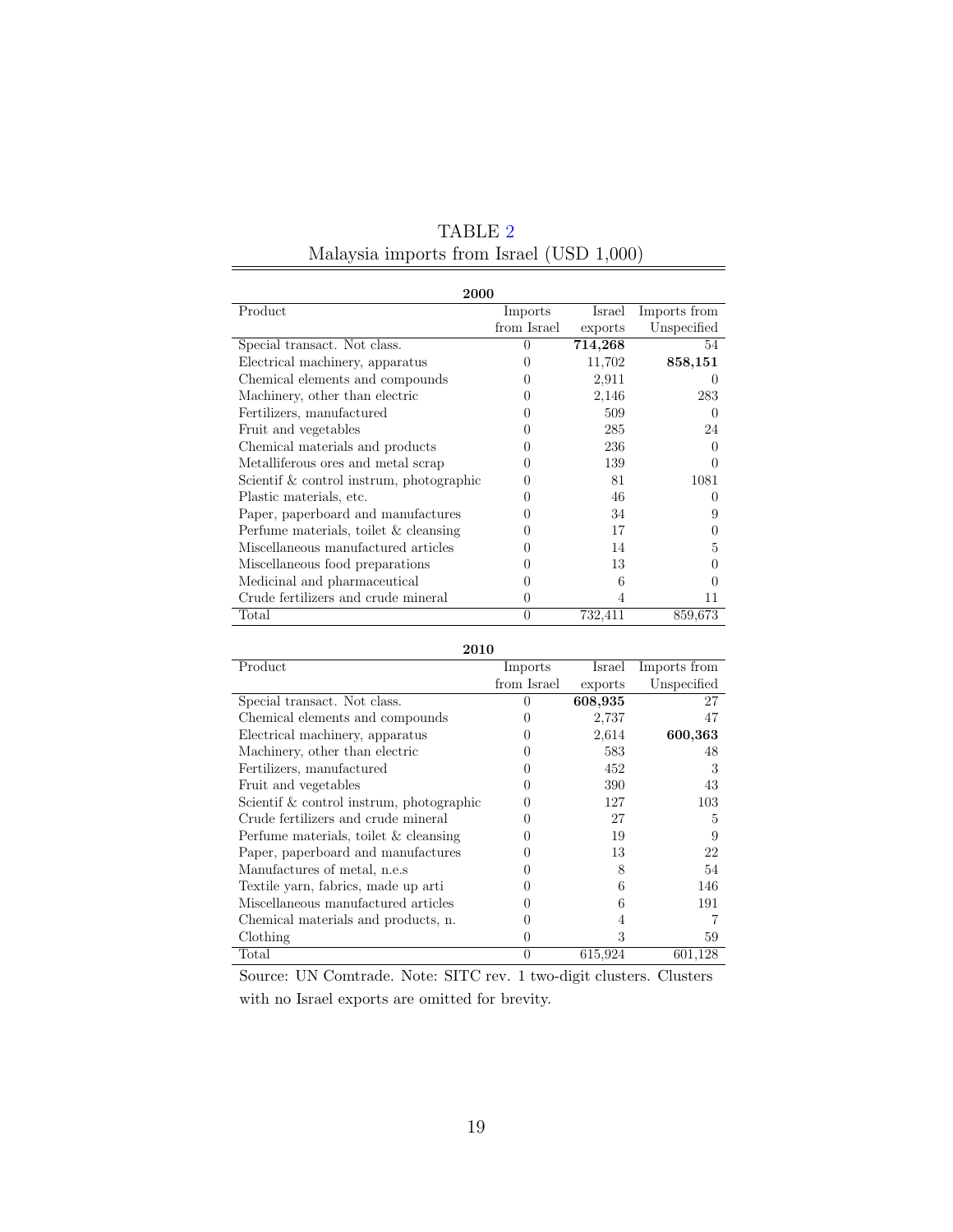FIGURE [5](#page-20-0) Israeli share of indirectly-imported value-added

<span id="page-20-0"></span>

Source: TiVA. The horizontal line gives the average Israeli share of indirectly-imported value-added across countries. The country codes give the importing country.

<span id="page-20-1"></span>

| <b>TABLE 3</b>  |                  |                   |                  |                  |                         |           |
|-----------------|------------------|-------------------|------------------|------------------|-------------------------|-----------|
| Panel 1962-2012 |                  |                   |                  |                  |                         |           |
|                 | $\left(1\right)$ | $\left( 2\right)$ | $\left(3\right)$ | $\left(4\right)$ | $\left(5\right)$        | (6)       |
|                 |                  | In Israel exports |                  |                  | Israeli missing exports |           |
| Boycott         | $-2.479**$       | $-2.380*$         | $-2.388*$        | $0.198*$         | $0.210*$                | $0.211*$  |
|                 | (0.952)          | (1.013)           | (1.028)          | (0.107)          | (0.111)                 | (0.111)   |
| In GDP          |                  | $0.899***$        | $1.918***$       |                  | 0.00392                 | $-0.0607$ |
|                 |                  | (0.185)           | (0.614)          |                  | (0.0174)                | (0.0553)  |
| In GDPPC        |                  |                   | $-0.995*$        |                  |                         | 0.0629    |
|                 |                  |                   | (0.554)          |                  |                         | (0.0506)  |
| Obs.            | 6,389            | 6,015             | 6,012            | 6,389            | 6,015                   | 6,012     |
| R-squared       | 0.870            | 0.871             | 0.871            | 0.691            | 0.703                   | 0.703     |

Note: Country and year fixed effects included in all regressions. Two-way clustered (country and year) s.e. in parenthesis. \*\*\*  $p<0.01$ , \*\*  $p<0.05$ , \*  $p<0.1$ . Israeli missing exports is a dummy=1 if imports from Israel=0 and Israel exports>0, zero otherwise.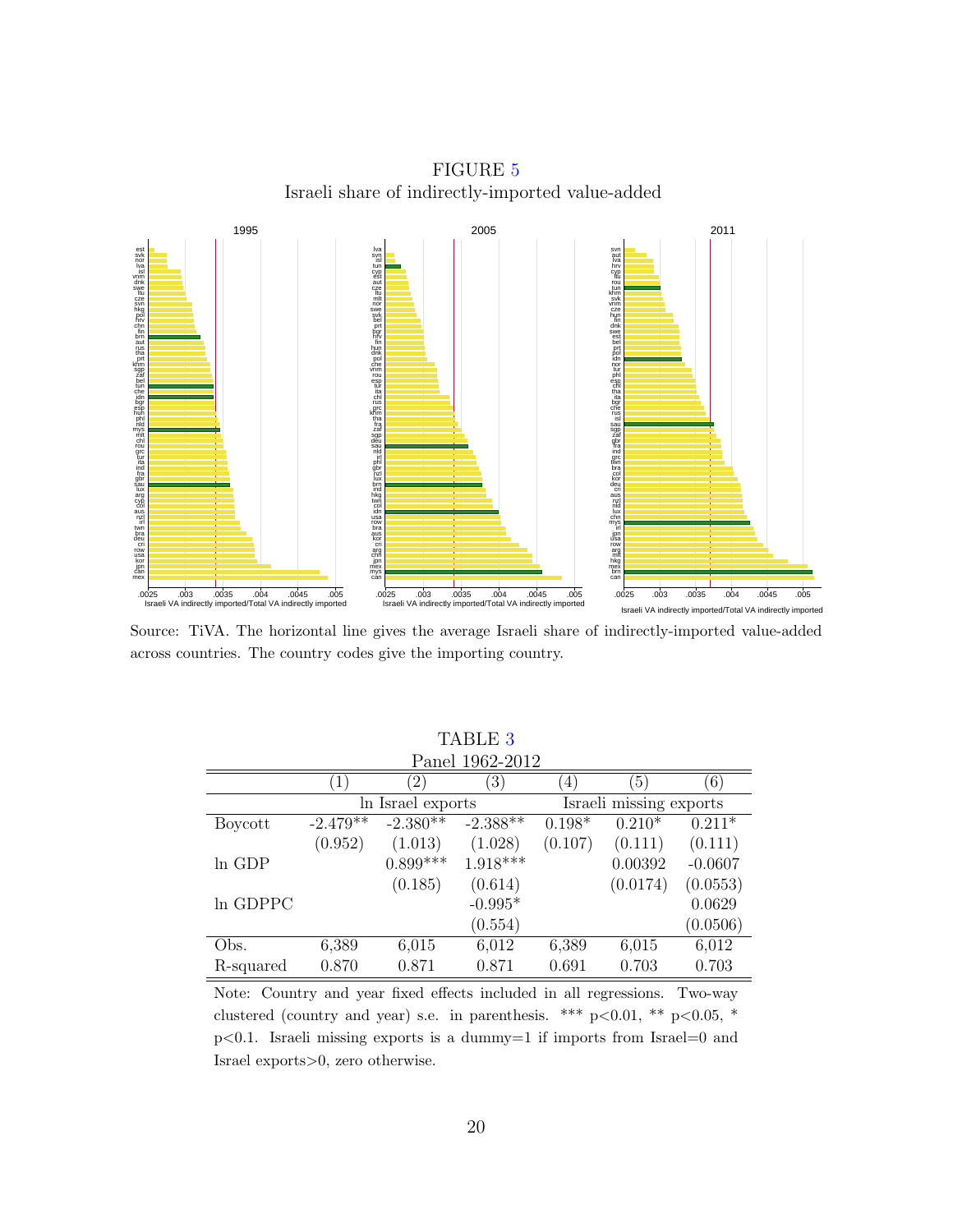<span id="page-21-0"></span>USA  $\frac{6}{1}$ 8 12 16 HKG GBR  $+$  CHN BEL IND NLD DEU TUR FRA CHEL ES HTT ITA **RUS BRA** + CYF ESP JPN VNM MYS KOR SGP THA AUS MEX ZAJE NGA UKR  $\frac{1}{2}$ POL CRI GRAC CH EGY HUN ROM **CZE** SYN 7F THE WAS CORRUSE PRT  $<$ AZE + NAGHARE COLE **BWA** JOR NZL ARG GEO PHL DNK NOR MLT BGR PER **KAZ** TGO eka IRKE LVA LTU BLR VEN Israel exports **MDA** ECU HRV GHA GTM SEN TZA  $\mathcal{U}$ SVK MAR ARE  $\bullet$ IDN EST **AU** COG DOM PAN TUN LUX MKD HND **KMR** PRY UGA BOL NPL ISL JAM NER ARM  $M<sup>2</sup>$ **ZMB** NAM **SLV** BEN  $\mathbf{M}$ ALB  $^{\circ}$ + DMA PNG FJI KGZ GUY BIH  $\bullet$  SAU BRB KHM **LASO** MDV BHR BTN RWA **TALE** BHS GMB MDG AFG MAC PAK MWI **BLZ G** MARITU OM **MRITIO** MLI **DZA**  $+$  SUR 4**FGQMF** ATG<sub>+ BDI</sub> BRN YEM WSM+ CPV  $+$  GRL + STP ● LBN  $\circ$ **KIRHVFSM** 19 22 25 28 31 GDP ● Boycott countries + Non-boycott countries ———Linear fit

FIGURE [6](#page-21-0) Israeli exports and destination GDP in 2012

Source: UN Comtrade and World Development Indicators. Current USD. Log scales.

<span id="page-21-1"></span>

| Placebo panel 1962-2012 |                  |                   |                  |                    |                  |           |
|-------------------------|------------------|-------------------|------------------|--------------------|------------------|-----------|
|                         | $\left  \right $ | $\left( 2\right)$ | $\left(3\right)$ | (4)                | $\left(5\right)$ | (6)       |
|                         | In US exports    |                   |                  | US missing exports |                  |           |
| Boycott                 | 0.450            | 0.307             | 0.304            | 0.00539            | 0.00463          | 0.00435   |
|                         | (0.873)          | (0.819)           | (0.817)          | (0.00740)          | (0.00772)        | (0.00777) |
| $ln$ GDP                |                  | $0.824***$        | $1.201***$       |                    | $-0.00668$       | 0.0318    |
|                         |                  | (0.180)           | (0.390)          |                    | (0.00491)        | (0.0258)  |
| In GDPPC                |                  |                   | $-0.367$         |                    |                  | $-0.0375$ |
|                         |                  |                   | (0.448)          |                    |                  | (0.0244)  |
| Obs.                    | 6,389            | 6,015             | 6,012            | 6,389              | 6,015            | 6,012     |
| R-squared               | 0.864            | 0.885             | 0.885            | 0.135              | 0.132            | 0.139     |

TABLE [4](#page-21-1)

Note: Country and year fixed effects included in all regressions. Two-way clustered (country and year) s.e. in parenthesis. \*\*\* p<0.01, \*\* p<0.05, \* p<0.1. US missing exports is a Dummy=1 if imports from US=0 and US exports>0, zero otherwise.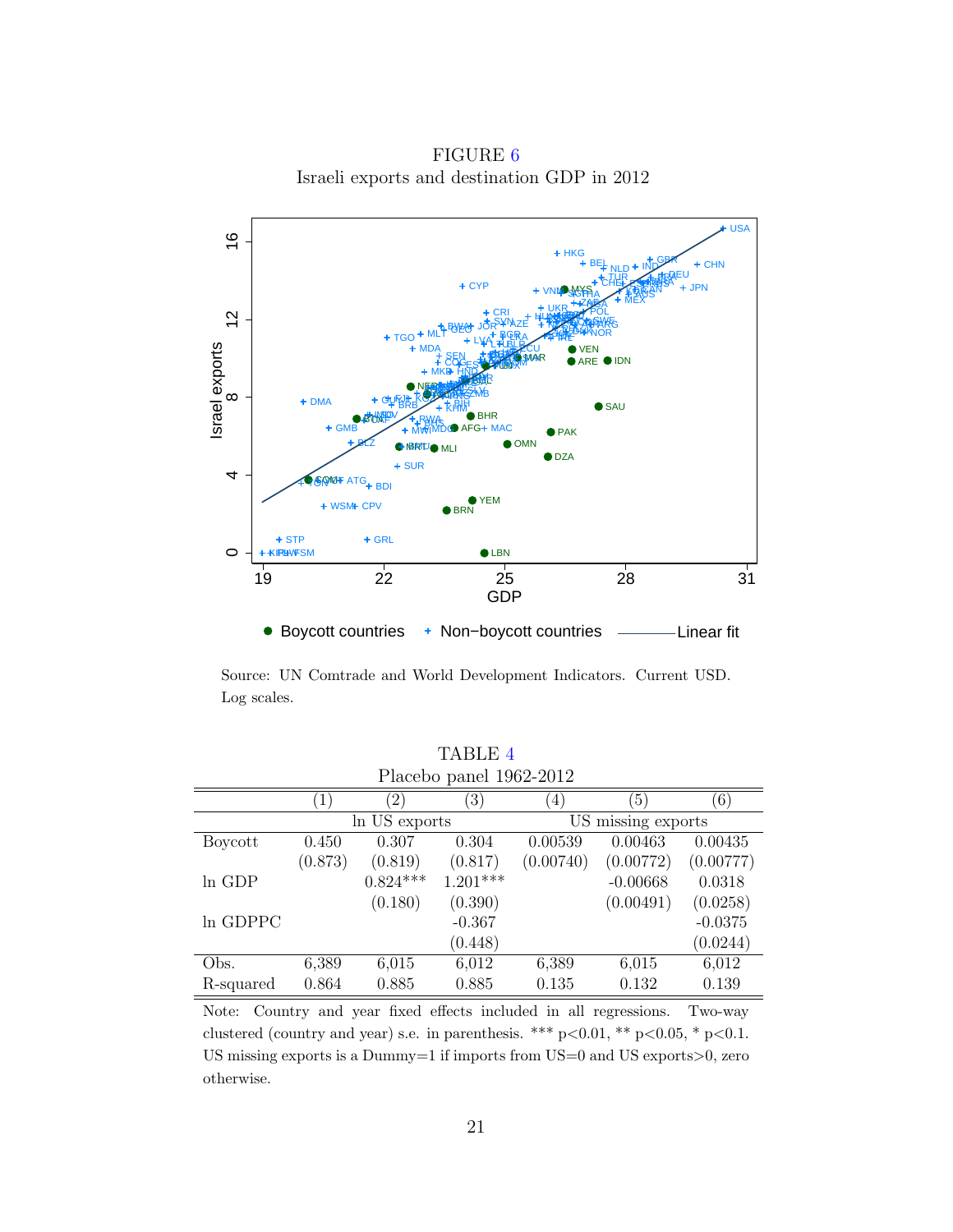<span id="page-22-0"></span>

FIGURE [7](#page-22-0) Case studies

Note: Trade flows in \$1,000 on the vertical axis. Source: UN Comtrade.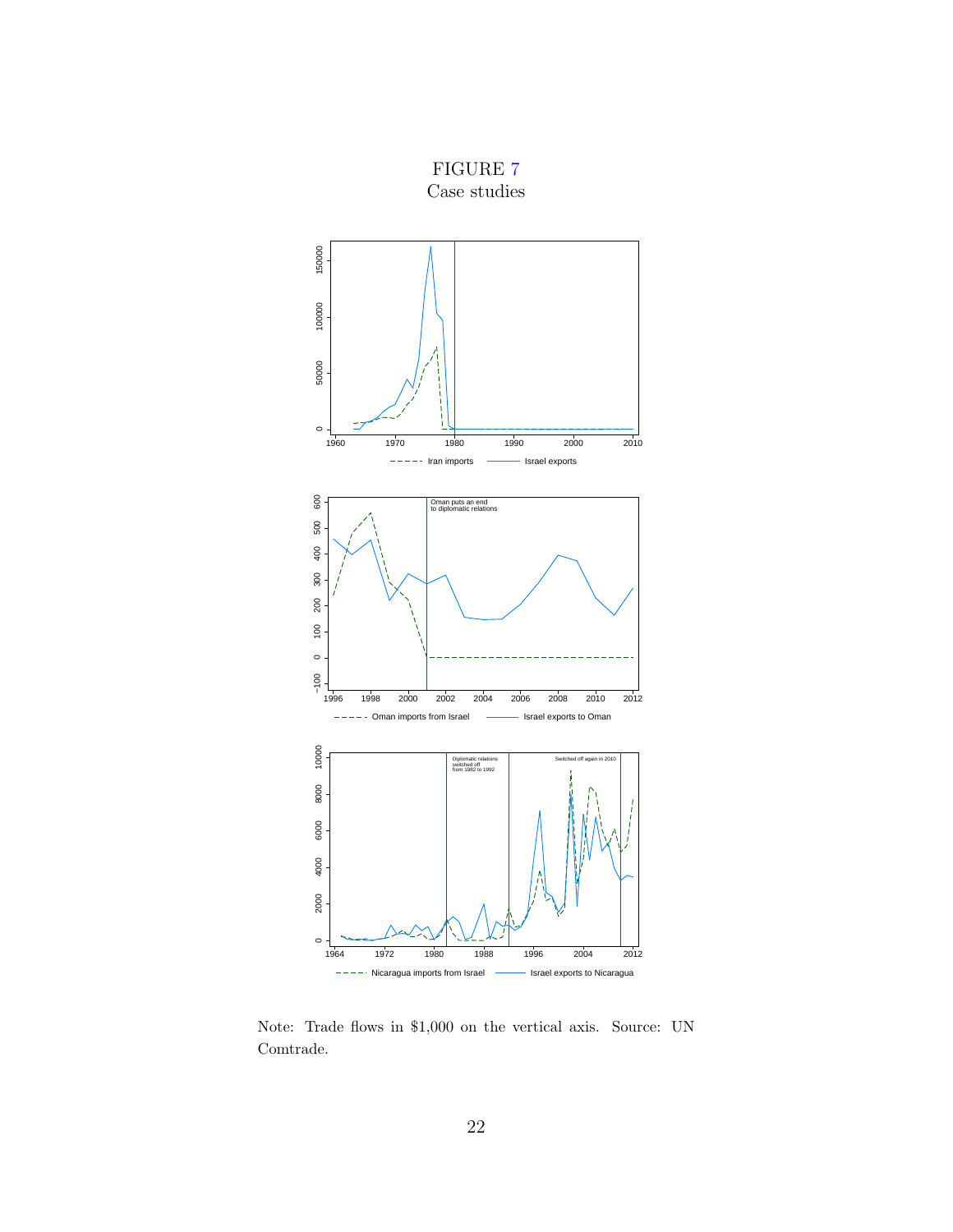#### References

- <span id="page-23-2"></span>Adelman, J. (2008). The Rise of Israel: A History of a Revolutionary State. Israeli History, Politics and Society. Taylor & Francis.
- <span id="page-23-7"></span>Associated Press, . (2005). Report: Arabs secretly trade with israel. ynetnews.com.
- <span id="page-23-3"></span>Atkins, J. (2014). Malaysia favors palestinians but buys from israel. Times of Israel.
- Caruso, R. (2003). The impact of international economic sanctions on trade: An empirical analysis. Peace Economics, Peace Science and Public Policy  $9(2)$ .
- <span id="page-23-6"></span>DellaVigna, S. and E. L. Ferrara (2010, November). Detecting illegal arms trade. American Economic Journal: Economic Policy 2 (4), 26–57.
- <span id="page-23-1"></span>Fisman, R., Y. Hamao, and Y. Wang (2014). Nationalism and economic exchange: Evidence from shocks to sino-japanese relations. Review of Financial Studies.
- <span id="page-23-4"></span>Fisman, R. and S.-J. Wei (2004). Tax rates and rax evasion: evidence from missing imports in China. Journal of Political Economy  $112(2)$ ,  $471-500$ .
- <span id="page-23-5"></span>Fisman, R. and S.-J. Wei (2009, September). The smuggling of art, and the art of smuggling: Uncovering the illicit trade in cultural property and antiques. American Economic Journal: Applied Economics  $1(3)$ , 82–96.
- <span id="page-23-0"></span>Fuchs, A. and N.-H. Klann (2013). Paying a visit: The dalai lama effect on international trade. Journal of International Economics  $91(1)$ ,  $164-177$ .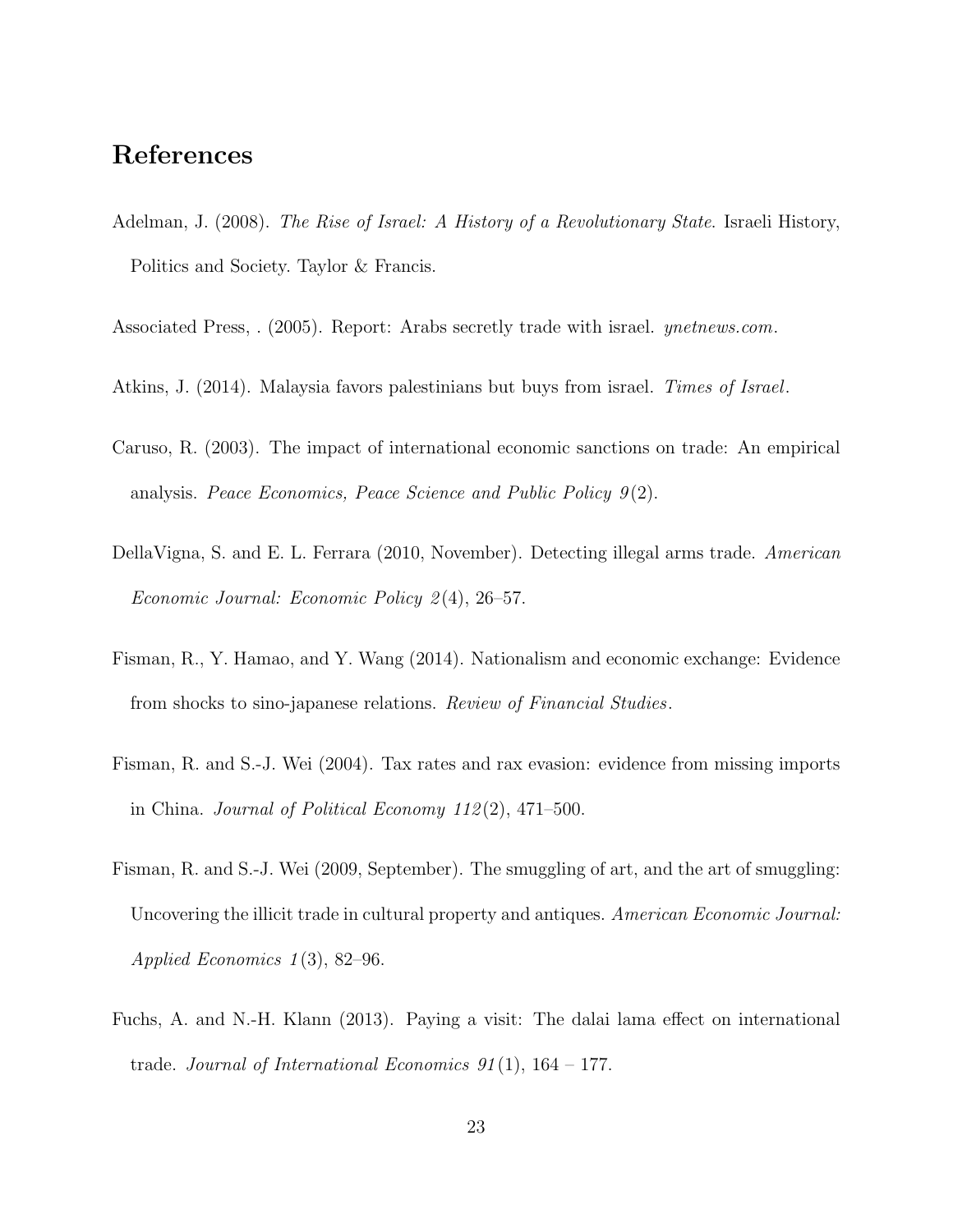- <span id="page-24-6"></span>Haidar, J. I. et al. (2015). Sanctions and exports deflection: Evidence from iran. *Paris* School of Economics.
- <span id="page-24-8"></span>Head, K. and T. Mayer (2014, June). Gravity Equations: Workhorse, Toolkit, and Cookbook, Volume 4 of Handbook of International Economics, Chapter 0, pp. 131–195. Elsevier.
- <span id="page-24-1"></span>Heilmann, K. (2016). Does political conflict hurt trade? evidence from consumer boycotts. Journal of International Economics 99, 179 – 191.
- <span id="page-24-4"></span>Hufbauer, G. C., J. J. Schott, and K. A. Elliott (2007). Economic Sanctions Reconsidered. Economic sanctions reconsidered. Peterson Institute for International Economics.

<span id="page-24-3"></span>Jerusalem Post, . (2006). Arab boycott largely reduced to lip service.

<span id="page-24-7"></span>Kleiman, E. (1998). Is there a secret arab-israeli trade? *Middle East Quarterly*.

- Koopman, R., Z. Wang, and S.-J. Wei (2014). Tracing Value-Added and Double Counting in Gross Exports. American Economic Review 104 (2), 459–94.
- <span id="page-24-5"></span>Levy, P. I. (1999, May). Sanctions on south africa: What did they do? American Economic Review  $89(2)$ , 415–420.
- <span id="page-24-2"></span>Losman, D. L. (1972). The arab boycott of israel. *International Journal of Middle East* Studies 3(02), 99–122.
- <span id="page-24-0"></span>Michaels, G. and X. Zhi (2010). Freedom fries. American Economic Journal: Applied Economics  $2(3)$ , 256–81.